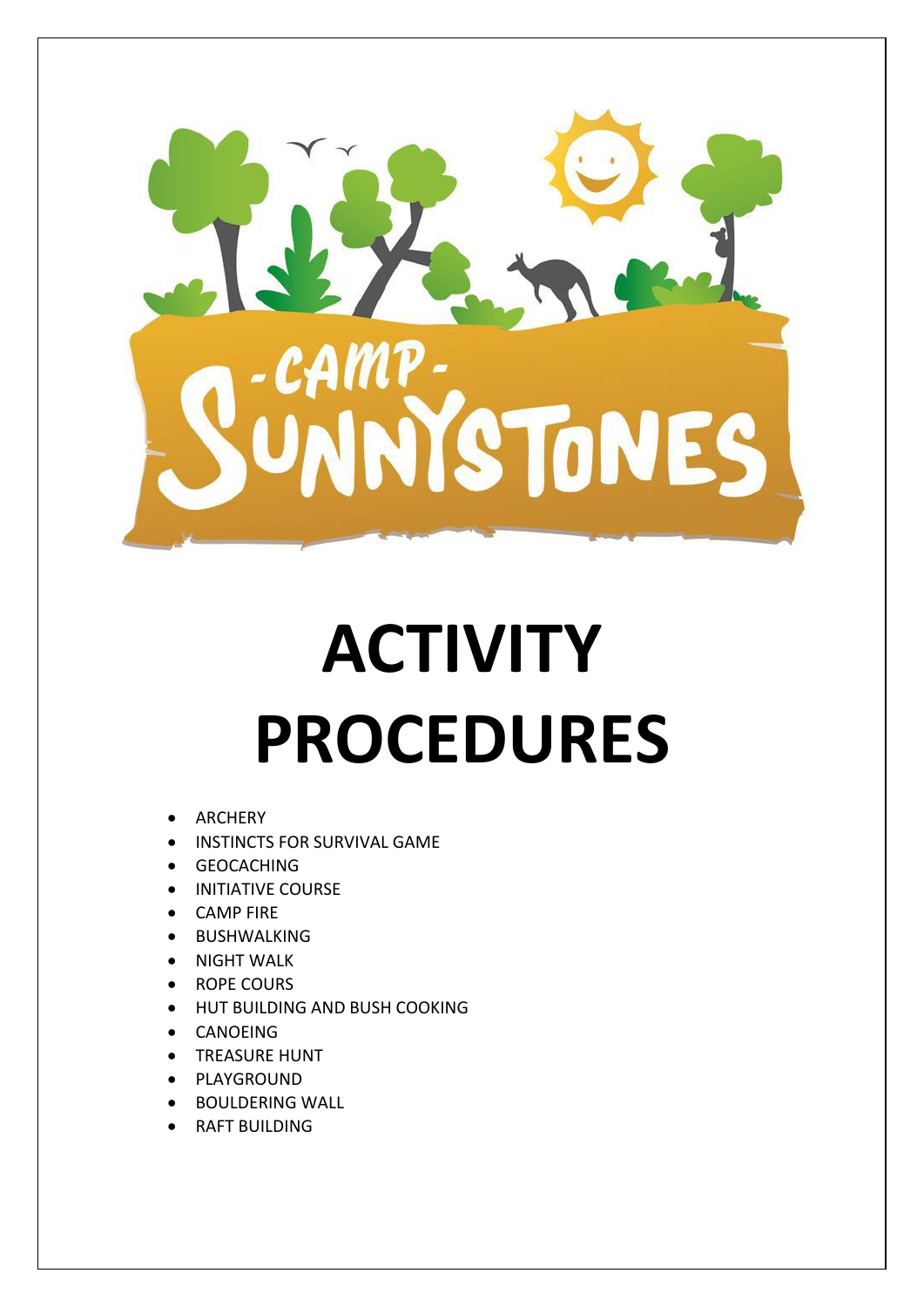## **Roles & Responsibilities**

Sunnystones staff always demonstrates and assist in the supervision of specialised activities with all school groups. Also for private groups if arrangements are made prior to the groups arrival at the campsite. However, the group leader is responsible for camper supervision and behaviour at all times. When Sunnystones staff leads or instruct an activity they will take responsibility for the technical skills and related safety of campers. Group leaders are responsible for the supervision and behaviour of campers at the activity, to and from the activity, for those campers waiting their turn and for first aid in all other instances. Prior to the commencement of any activity, instructors must identify participants with medical conditions that may place themselves or others at risk during the activity and identify who is responsible for first aid prior to the activity. This is noted in all activity procedures. All accidents, injuries and incidents (near misses) are to be recorded in the Sunnystones Illness and Injury Register located in the office.

The group leader is responsible for identifying safety issues associated with an off-site excursion (not staffed by Sunnystones) and taking the necessary precautions. Sunnystones has a Protective Behaviours Policy that details appropriate behaviour of Sunnystones staff around campers. This is available from the Sunnystones office. Sunnystones activity leaders have full knowledge of the Adventure activity standards for the particular activity undertaken.

## **Emergency procedures**

In the event of an emergency during activities, Sunnystones staff will be responsible for coordination of the appropriate response.eg directing and / or assisting the group to the evacuation point in car park. Contacting and directing Ambulance or Medical assistance. All Sunnystones staff have level 2 first aid qualifications and can assist in emergency first aid if required. Sunnystones staff will also have a mobile phone and first aid kit on them at all times.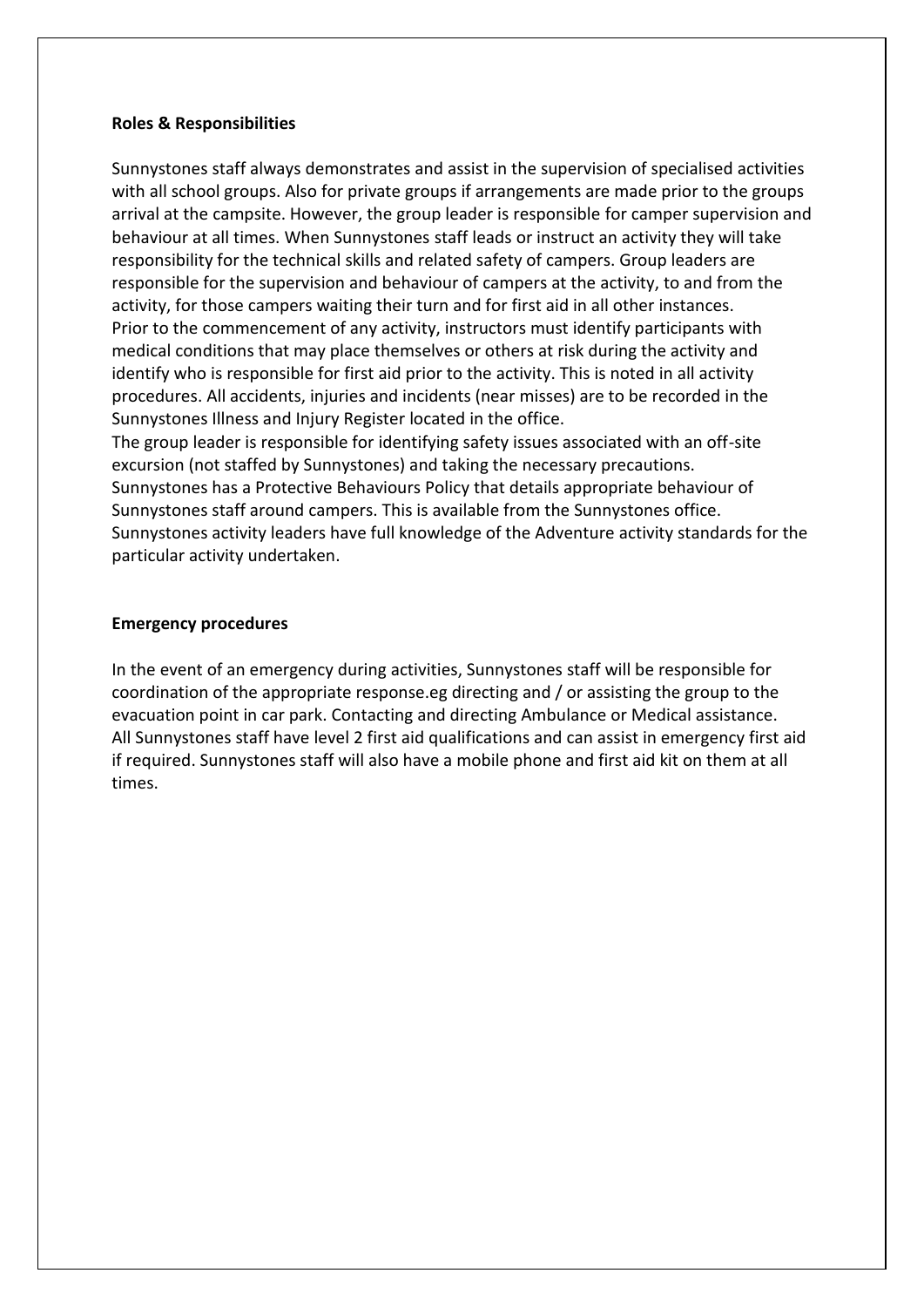# **ARCHERY**

# **Location:**

On site in paddock at the base of the dam wall. Participants fire towards archery targets with the dam wall behind the targets. The dam wall is at least 15 m high. It occurs in a secluded area. Red witches' hats and ropes are placed around the range to limit access by non-participants.

# **Description:**

This is considered a specialised activity as poor supervision, inappropriate behaviour or lack of instructor skill or experience may harm participants.

The aim of the activity is to provide participants with a new recreation experience, develop psychomotor skills, increase self-confidence and understand the fundamental skills and safety issues associated with archery.

At the conclusion of the activity participants should be able to:

Identify the parts of a bow, arrow and string

Know the correct stance for loading and releasing and arrow

Competently load and release an arrow

**D** Correctly string and de-string a bow.

Safely participate and understand the safety issues associated with the activity.

# **Age suitability:**

Dependent on ability and strength to draw bowstring. Generally upper primary school. Younger children should be closely supervised.

# **Ratio:**

1:12 One leader per 12 participants. Max. group size 15 with two leaders

# **Instructor experience:**

Instructors must be an adult who has Level 1 coaching qualifications from the Archery Association of Australia, or an adult who has Level 1 coaching qualifications from Field Archery Australia, or a demonstrated ability to undertake the activity. Demonstrated ability includes previous experience instructing and supervising small groups in recreation activities (archery) and training by Sunnystones staff on the technical, safety and supervisory components of archery. This training occurs prior to the activity and if the group leader is deemed competent then they can instruct the activity. If Sunnystones staff are not satisfied with the competence level they will observe and assist or instruct the activity until satisfied of the competence of the leader.

# **Assisting leader experience:**

Assisting leaders must have had previous experience instructing and supervising small groups in recreation activities. Previous experience in archery is desirable but not essential.

# **Participant experience:**

No previous experience in the activity is required.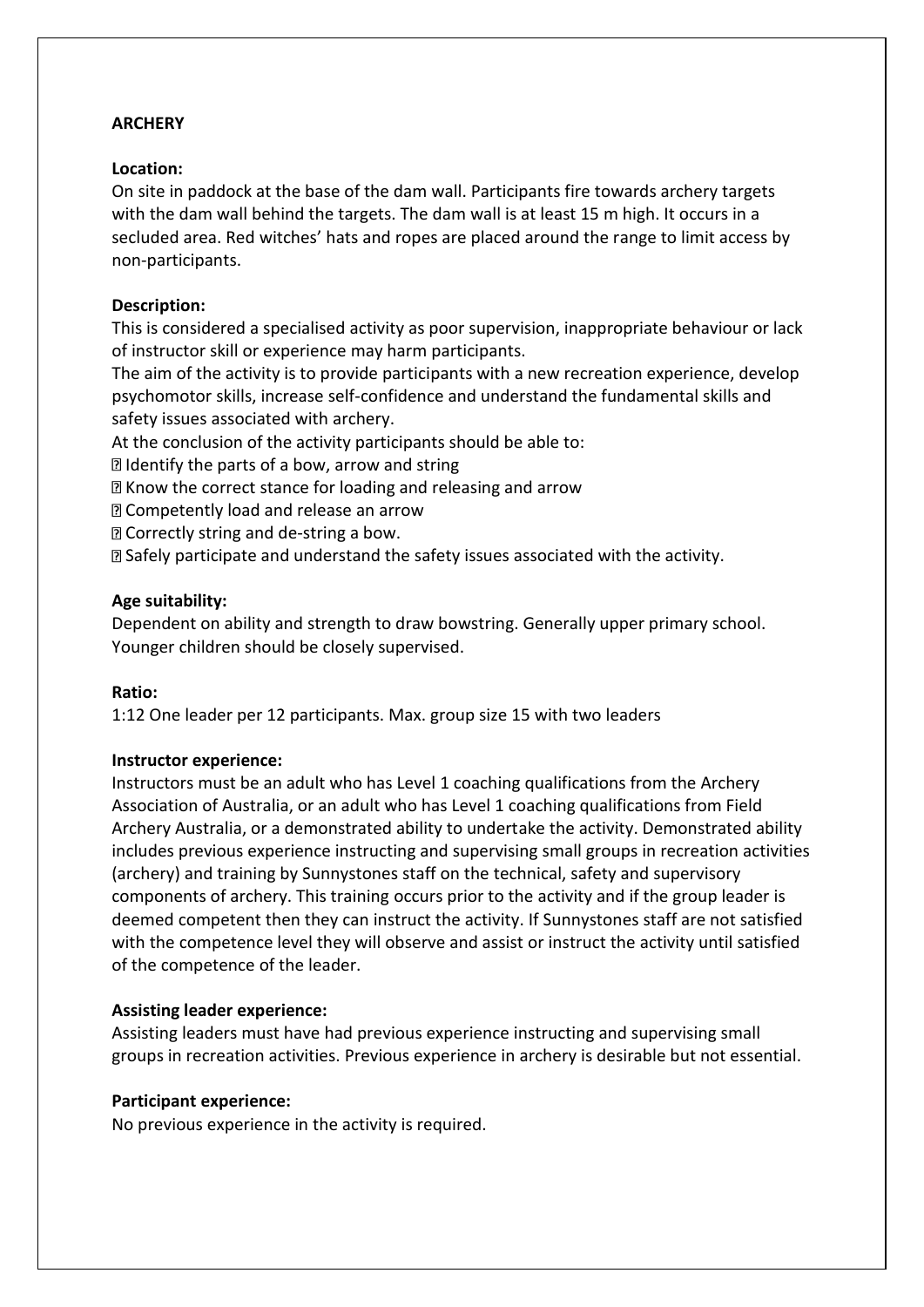# **Instructor responsibility:**

Sunnystones staff. If Sunnystones staff instruct the activity they will take responsibility for the technical and related safety of participants immediately engaged in the activity. The assisting leader from the group will be responsible for the behaviour and supervision of campers to and from the activity, for those awaiting their turn, for disciplining participants as directed by the instructor, for following the directions of the instructor and for first aid. If the instructor is from the group they will be responsible for both the above roles.

Overall, the instructor is responsible for:

 $\mathbb D$  pre inspection, set up and monitoring of equipment

**D** Locking equipment away after use

Establishing a firing line.

**Participants are seated safely behind those firing** 

Participants wear appropriate clothing and arm guards

Bows and arrows transported to and from the activity by Camp Sunnystones staff

**Bows strung to their correct string length** 

Bows de-strung during transport

Arrows not collected until all fired and bows in possession of instructor/leader

Activity area clear of pedestrians and tripping hazards

No cracked or broken arrows, frayed bow strings or cracked bows are used Briefing participants about the nature and purpose of the activity, about potential hazards and appropriate safety procedures.

Arranging or confirming 1st aid needs and identifying campers at risk e.g. asthma Recording near miss incidents in the accident register and advising the Sunnystones owners

Adhering to the Sunnystones sun safety policy

Instructors unfamiliar with archery must make contact with Sunnystones staff to arrange for training prior to the activity.

# **Assisting leader[s] responsibility:**

If Sunnystones staff are instructing the activity the assisting leader from the group will be responsible for the behaviour and supervision of campers to and from the activity, for those awaiting their turn, for disciplining participants as directed by the instructor and for following the directions of the instructor. The assisting group leader will also be responsible for:

informing the instructor of medical conditions of participants which may arise during the activity

If the group provides their own instructor then the assisting leader will be responsible for the supervision and behaviour of the participants as directed by the instructor.

# **Participant responsibility:**

Campers are responsible for adhering to the directions of the instructor and assisting leaders.

# **Safety equipment & inventory:**

3 x targets on hay bales. 16 x arrows. 4 x bows. 1 x 20m rope and 10 x witches hats to denote firing line and pedestrian safety barrier.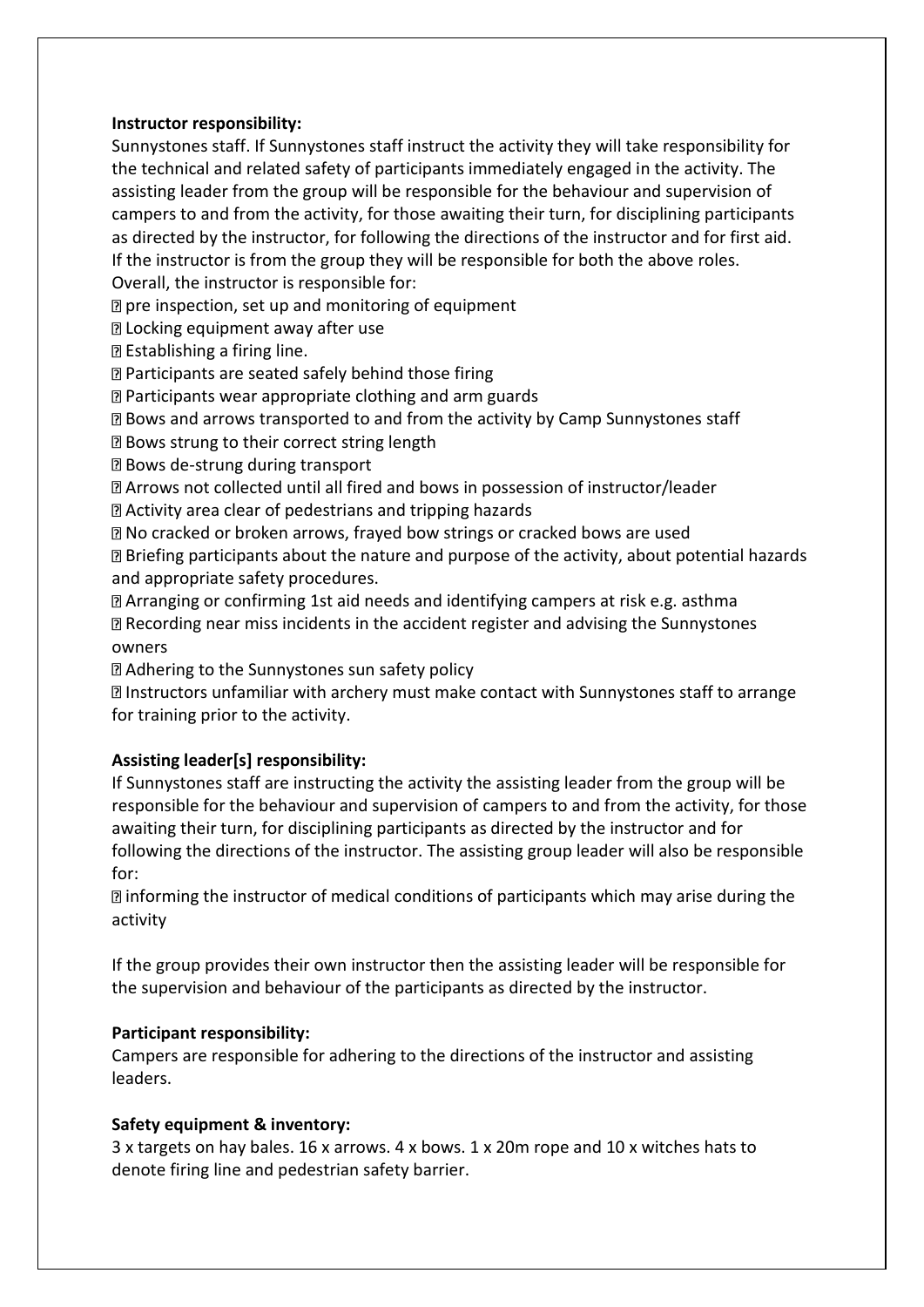# **Participant equipment and appropriate clothing:**

Sun hut, long sleeves if possible, solid footwear, long hair tied back. Securing or removing any loose apparel, jewellery and other ornaments that may cause injury to themselves and/or other participants

## **First aid requirements:**

The activity occurs within visual distance of the main campsite buildings. A first aid kit and trained first aider should be in the vicinity of the activity.

# **Safety briefing and activity notes:**

See instructor responsibility and archery activity notes attached *(not included in this Sunnystones accreditation template for campsites)*. These notes include: introductory warmup activities; progressive and sequential skill development; instruction in the correct method of loading and firing arrows; withdrawing arrows from the target or the ground to prevent eye injury; whistle signals to students to commence shooting, cease shooting and retrieve arrows; and general activity safety.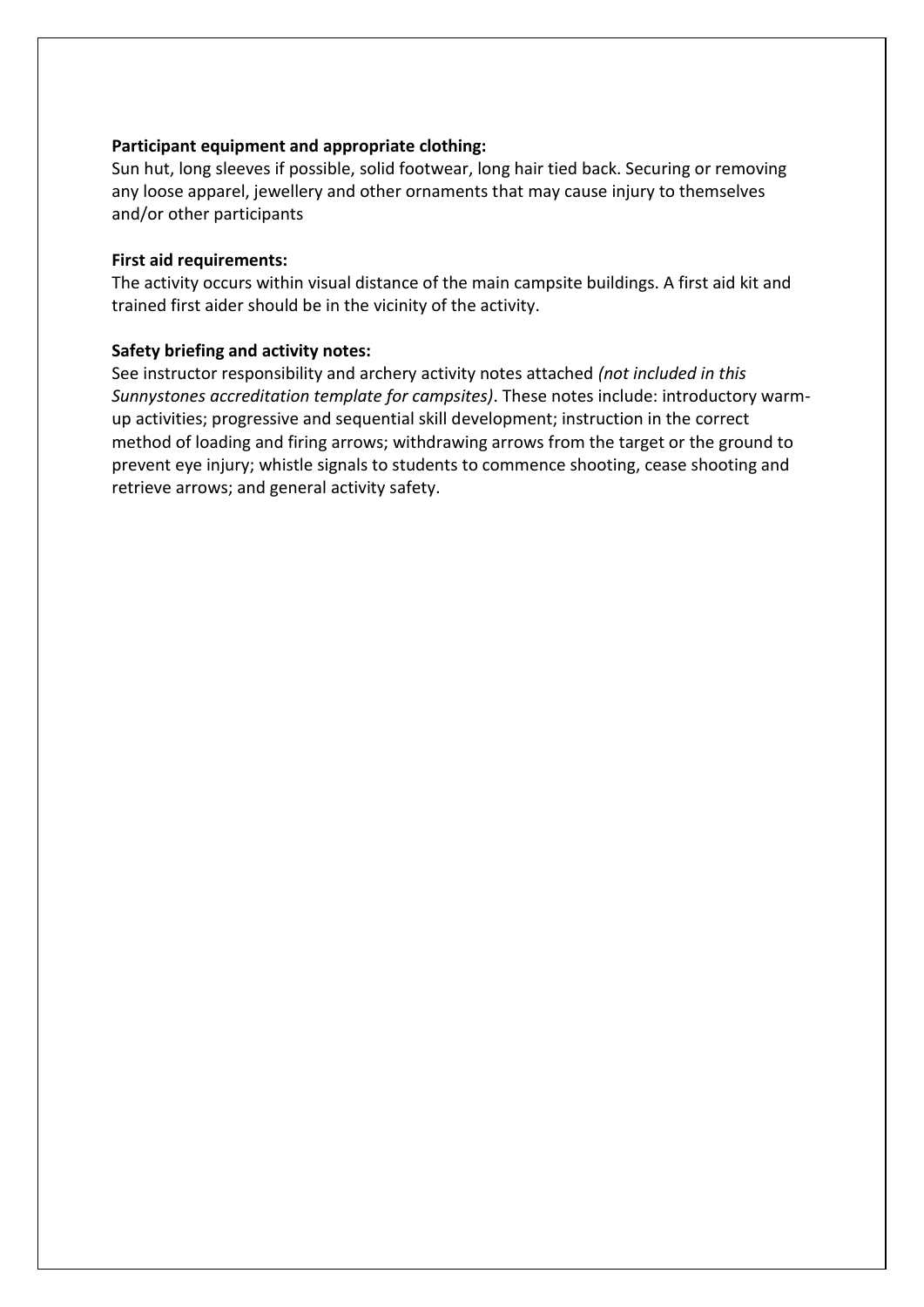## **INSTINCTS FOR SURVIVAL GAME**

## **Location**

Is off site and is located in the private bushland 400 metres north of the main hall.

## **Description**

The group is divided into 4 teams, Herbivores, Carnivores, Humans, and Diseases. It is suitable for groups of 20 to 60 and is a massive fun game with a passive but strong environmental message. The objective of the game is for each participant to play the role of a specific animal and to survive, while competing against natural predators. A full description of the game is attached.

# **Age suitability**

Year 2 upwards.

# **Ratio:**

1:10 is the required ratio.

## **Instructor experience:**

The camp leaders taking the activity will always have had previous experience with the game.

# **Assisting leader (from the group) experience:**

Assisting leaders/ staff members are required to have little to no experience, in the camp activities; though it is obvious that staff members/ parents have prior experience with the participants

## **Participant experience:**

No previous experience is required by the participants.

## **Instructor responsibility:**

The instructor's responsibility is to make the participants aware of the apparent risks involved in order to acknowledge and prevent, therefore to provide the safest possible environment for the activity.

# **Assisting leader[s] (from the group) responsibility:**

Are responsible for the group behaviour, getting to and from the course. They are also required to move around the assigned and supervise the participants.

# **Participant responsibility:**

To follow the instructions of the leader.

## **Safety equipment & inventory:**

First aid kits, ice packs and drinking water also any students with pre-existing medical issues are asked to carry any medication that may be needed.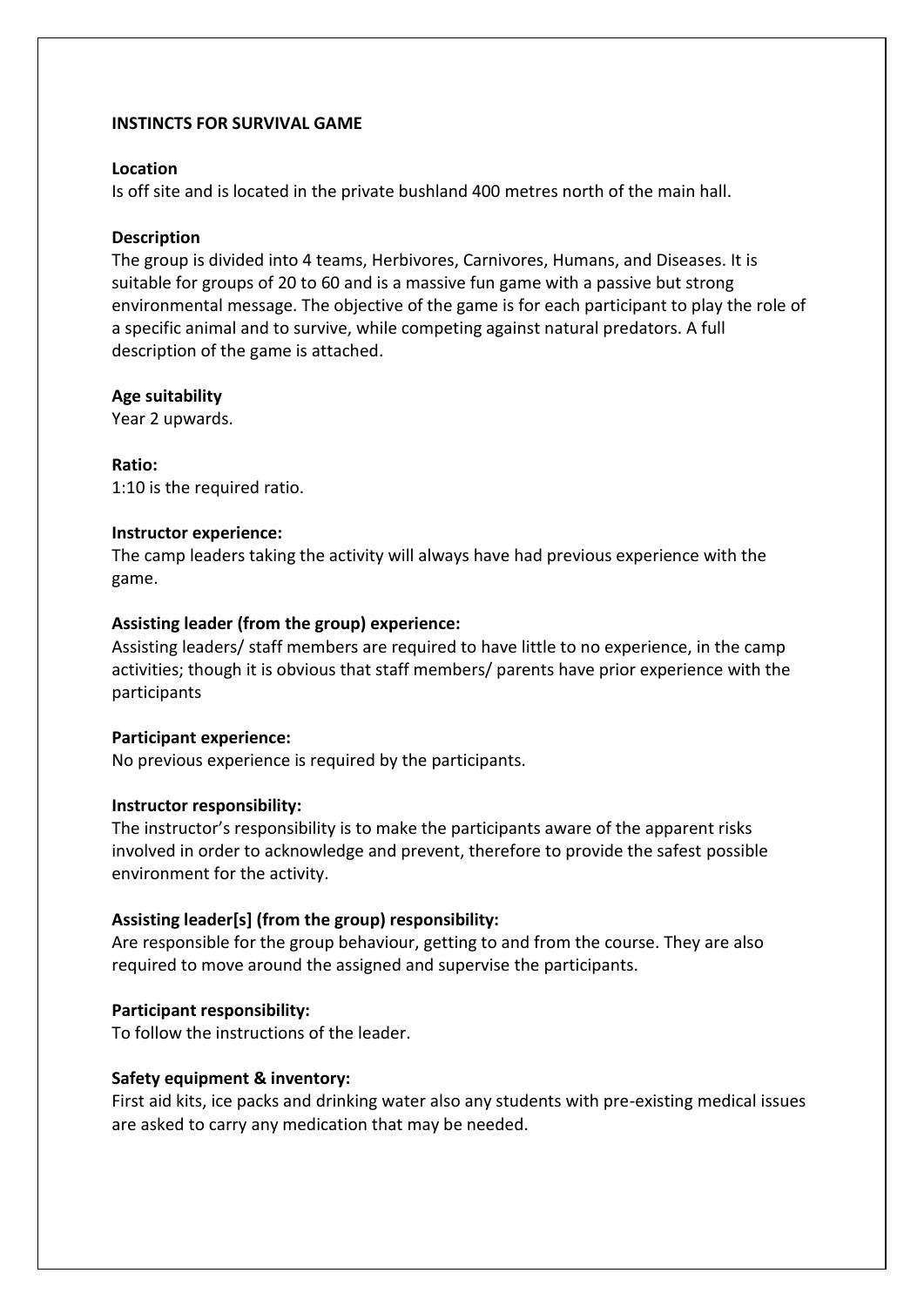# **Participant equipment and appropriate clothing**

Closed toe shoes and socks, no singlet tops and long pants to protect legs from sticks and rocks.

## **First Aid requirements**

A kit is carried at all times, ice packs and drinking water. Also a level 2 first aid certificate is required by the leader.

## **Safety briefing (including emergency response)**

The participants are briefed on wearing suitable protective clothing (shoes, long pants and long sleeved top). They are also instructed that if they feel they are outside the designated area they must stop and call out. It is important to stand still until they have been found. The participants are also instructed that if they fall over and do not feel they can get up unaided then they must not move until a trained first aid person assesses them.

#### **Activity notes**

This is a low risk activity and has very basic equipment such as key tags and colour cords. However there is a risk of the participants may fall over and hit them self on a rock or stick. There is also a risk that they can be bitten by ants.

## **Environmental considerations**

The participants are instructed to use the tracks as much as possible and not to climb any trees. They are also told to not damage any plants or interfere with any of the wildlife they may come across.

#### **Maps**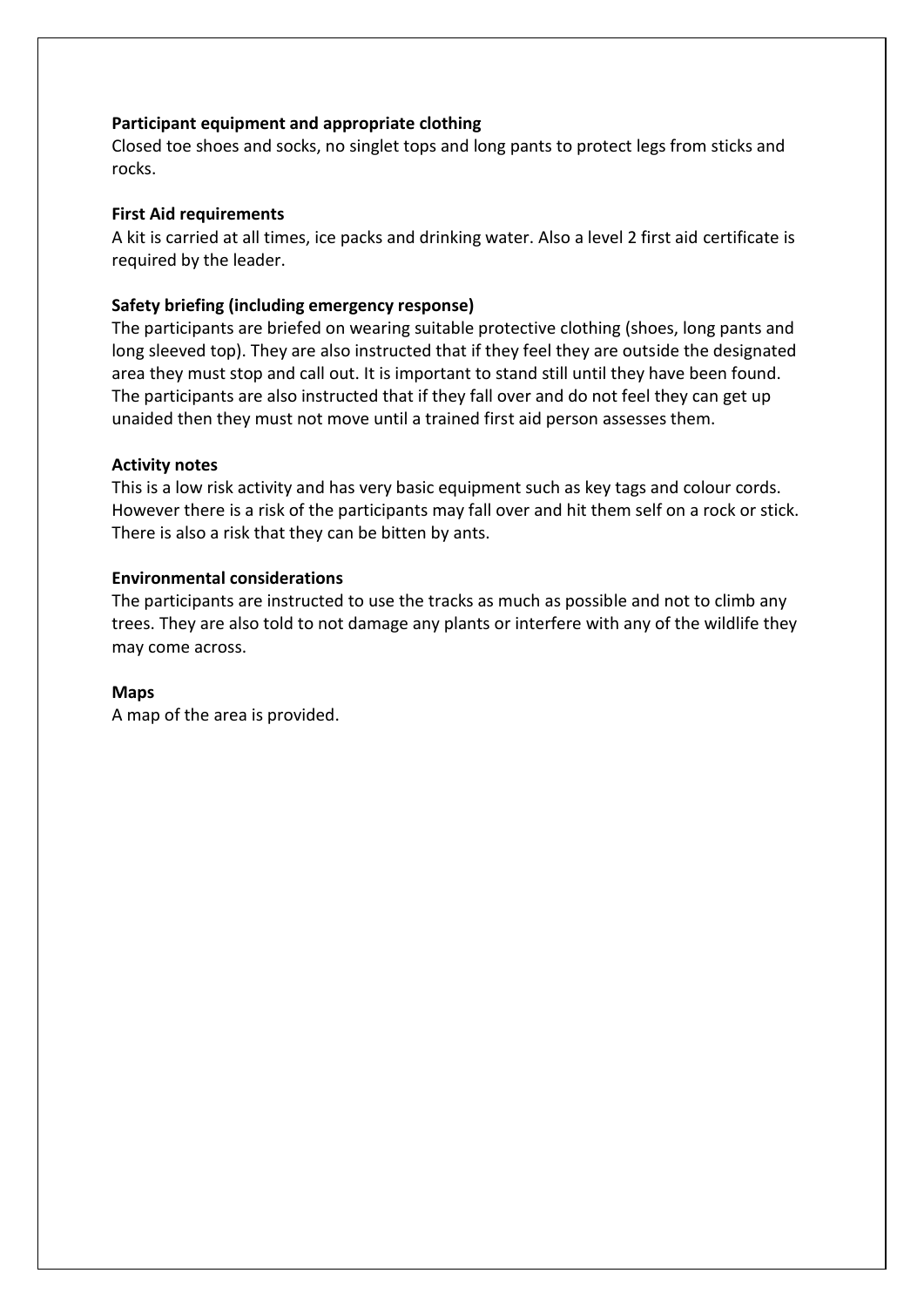# **GEOCACHING**

## **Location**

Is off site and is located in the long forest conservation reserve bushland 300 metres South of the main hall.

## **Description**

The group is divided into groups of three or four with a maximum of 10. Each group is issued a laminated map of the playing area, a whistle, a box of caches, a laminated card with the rules of the game and safety instructions, a GPS unit and a card with instructions for the use of the GPS.

Groups are to use the GPS to find as many of the 20 hidden caches within the confined as they can in the allocated time (about 45 mins). On finding a cache they are allowed to exchange one item at a time so as to increase the value of caches in their box. On completion of the time or if the instructor requires the group to meet back together, they will call out game over meet back home. At which time participants use their GPS to navigate back to home to a central point

## **Age suitability**

Year 3 upwards.

**Ratio:** 

1:10 is the required ratio.

## **Instructor experience:**

The camp leaders taking the activity will always have had previous experience with the game.

# **Assisting leader (from the group) experience:**

Assisting leaders/ staff members are required to have little to no experience, in the camp activities; though it is obvious that staff members/ parents have prior experience with the participants

## **Participant experience:**

No previous experience is required by the participants.

## **Instructor responsibility:**

The instructor's responsibility is to make the participants aware of the apparent risks involved in order to acknowledge and prevent, therefore to provide the safest possible environment for the activity.

# **Assisting leader[s] (from the group) responsibility:**

Are responsible for the group behaviour, getting to and from the course. They are also required to move around the assigned and supervise the participants.

## **Participant responsibility:**

To follow the instructions of the leader.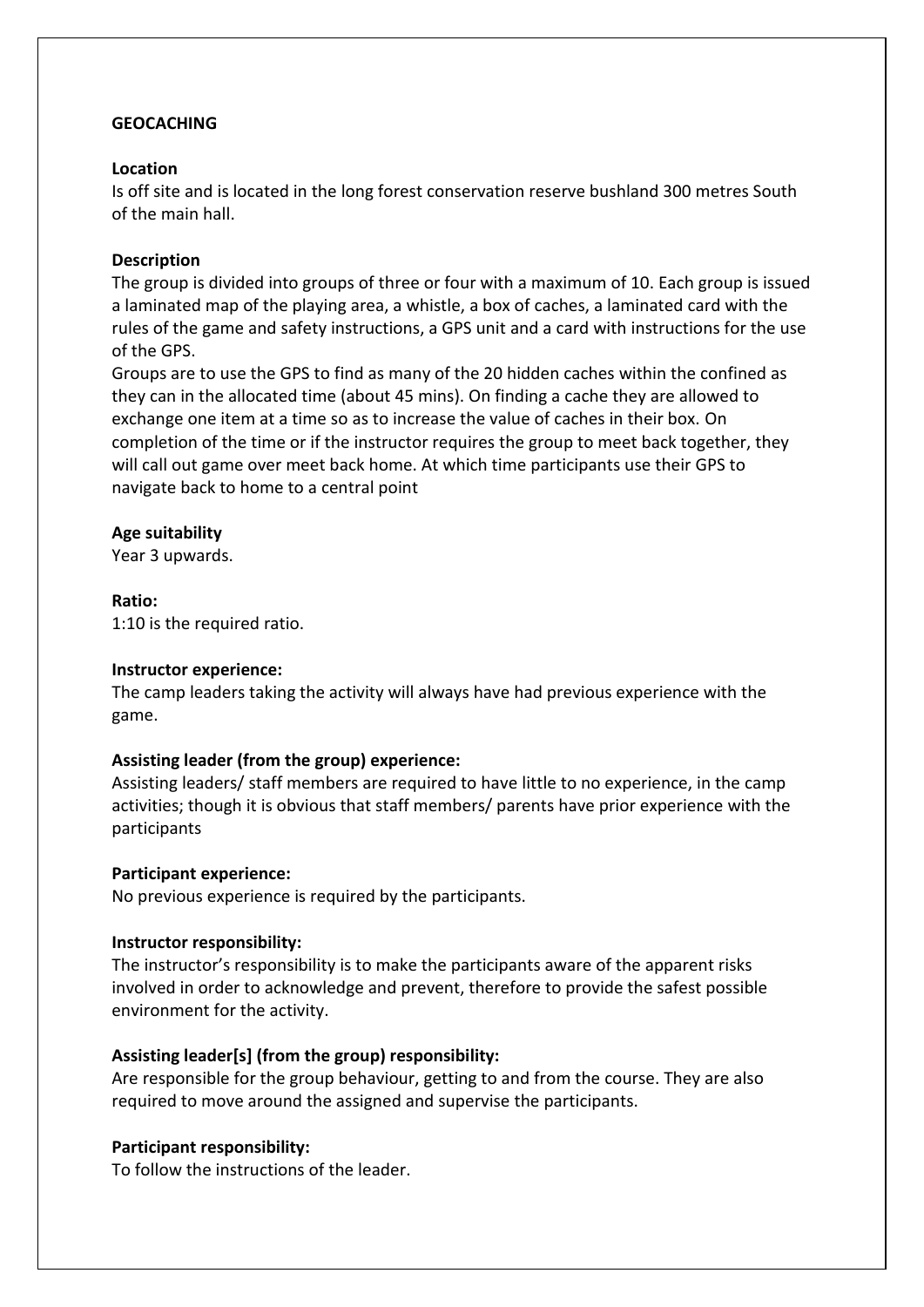# **Safety equipment & inventory:**

First aid kits, ice packs and drinking water also any students with pre-existing medical issues are asked to carry any medication that may be needed. A map, GPS units, whistles

# **Participant equipment and appropriate clothing**

Closed toe shoes and socks, no singlet tops and long pants to protect legs from sticks and rocks.

# **First Aid requirements**

A kit is carried at all times, ice packs and drinking water. Also a level 2 first aid certificate is required by the leader.

# **Safety briefing (including emergency response)**

The participants are briefed on wearing suitable protective clothing (shoes, long pants and long sleeved top). They are also instructed that if they feel they are outside the designated area they must stop and use the whistle provided in three short sharp bursts. Students must stay in their allocated groups. It is important to stand still until they have been found. Students are briefed on the use of the GPS units and how to return "home "if and when they need to. The instructor will always be based around "home" with a first aid kit. Groups are issued written instructions and briefed about the safety procedures prior to the game commencing.

# **Activity notes**

This is a low risk activity which uses GPS units to navigate around the playing area which is bounded by a fence walking track and a creek.

However there is a risk of the participants may fall over and hit them self on a rock or stick. There is also a risk that they can be bitten by ants.

# **Environmental considerations**

The participants are instructed to use the tracks as much as possible and not to climb any trees. They are also told to not damage any plants or interfere with any of the wildlife they may come across.

# **Maps**

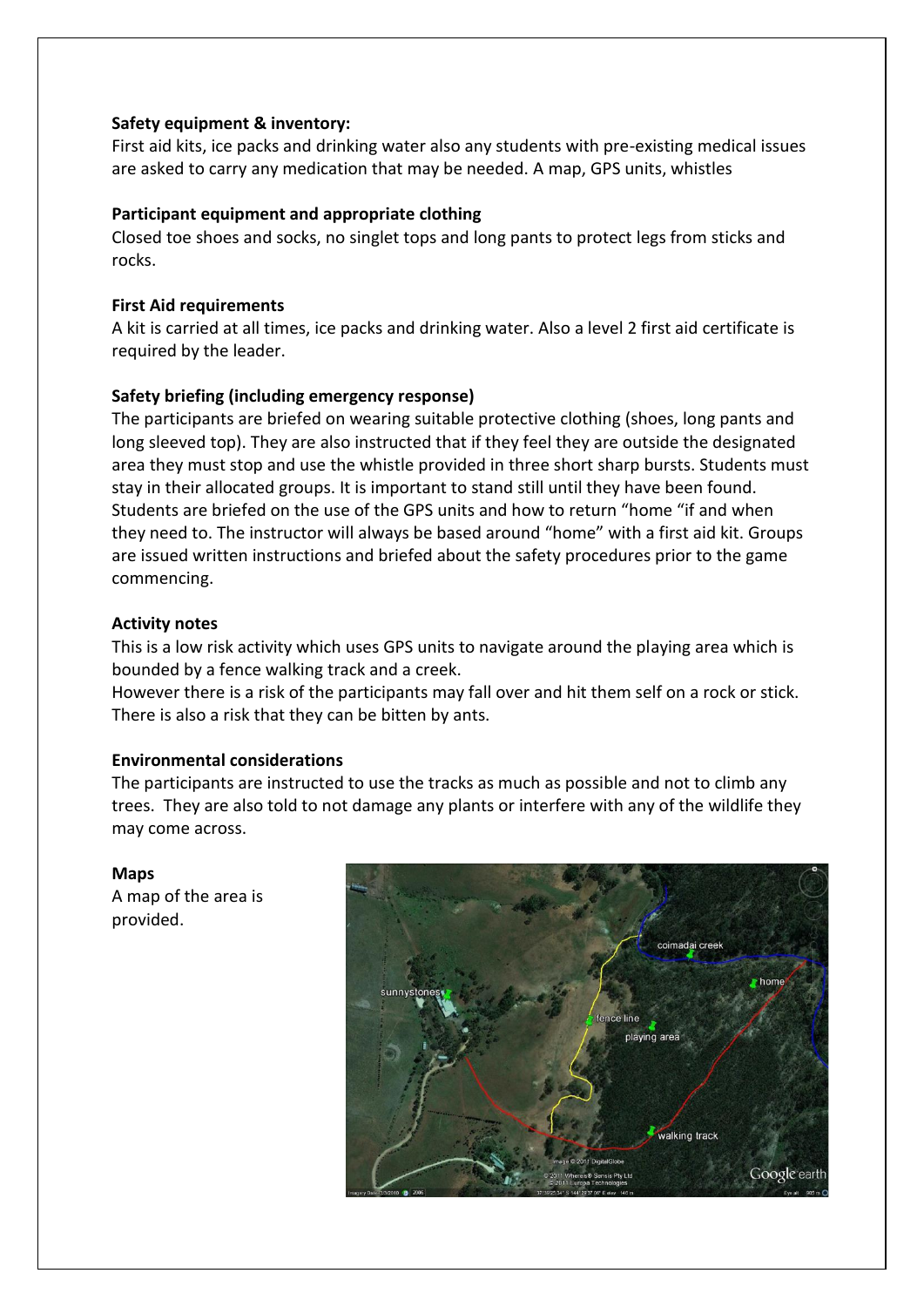# **INITIATIVES COURSE**

## **Location**

There are 2 separate Initiative courses, one is located at the south side of the camp and the other is located directly behind the main dining/sleeping hall.

# **Description**

# **Wild Woosey**

Two tautly strung cables close to the ground and starting at the same point, progress outwards to end points approximately 2 to 2.5 metres apart. Two participants (one per cable) walk the diverging cables, while maintaining physical contact, to a point where they can no longer continue, or they reach the far support posts.

Task: Two participants with a minimum of two spotters per participant, and more added beneath the traversing pair as they progress outwards from the starting point.

## **Mohawk Walk**

There are 3 separate sections of tautly strung cable. The cables are strung between trees no more than 30 to 60cm above the ground. Distance between trees varies from 4.00 to 6.00 metres. The three section of cable have a series of different challenges to it; i.e., Multivine, Tension Traverse and a Cross Over

Task: For the group as a whole to traverse the entire length of the series of cables without falling or stepping off. If someone falls or steps off the cable, that person or persons, returns to the starting point or end of the line.

# **Nitro Crossing / Prouty's Landing**

A spliced loop swing rope is suspended from a cable. With 2 boards of different sizes to swing between.

Task: The group has to obtain the rope using any resource available within the group and cross the area bordered by markers without touching the ground. If a participant touches the ground, they (or the whole group) return to the start side and start again. So many variations.

## **Spiders Web**

A prefabricated web strung between two posts/trees about 2 to 4 metres apart made up of about 10 to 14 open web sections. The web may be constructed from a variety of small ropes, twine and bungee cord. Many have been constructed to be removable. The top of the web should me no more than 1.8metres in height.

Task: To pass each member of the group through a separate web opening without letting any part of the body touch any part of the web. Once a member uses an opening, that section is closed to further passage. If a participant on the opposite side of the web touches, that person has to return to the beginning side, and the section that they went through remains closed. Participants cannot be passed over or under the web.

# **Vertical Pole and Tyre**

A large diameter car tyre is placed over a pole. The pole can vary in height. Task: Utilizing all group members, remove the tyre from the pole, place it on to the ground, and then place it back on the pole.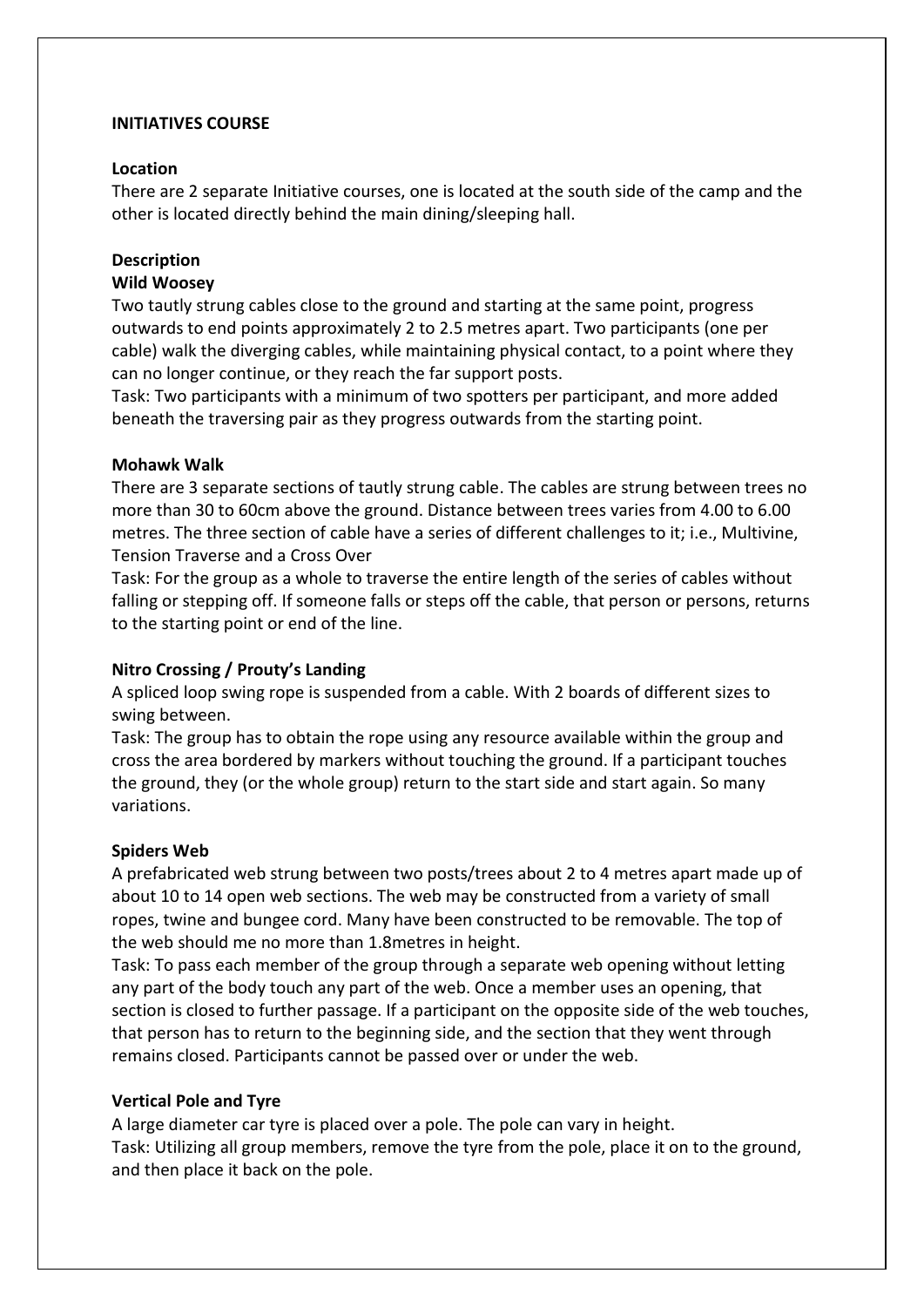# **The Wall**

A vertical wooden wall 2.5 metres high, with a platform. Task: For the group to get members up the wall safely.

# **Age suitability**

Year 1 students and upwards, the activity is adapted to suit the age and ability of the participants

The Beam, Wall and the Tyre and Pole are only for participants in year 4 and above.

# **Ratio:**

The required ratio of instructors and leaders to participants before the activity can proceed is 1: 10. We always have an experienced camp leader and 1 school staff. The group size never exceeds 20.

# **Instructor experience:**

The camp leader taking this activity will always have had previous experience with the initiatives course. Level 2 first aid is compulsory.

# **Assisting leader (from the group) experience:**

Assisting leaders/ staff members are required to have little to no experience, in the camp activities; though it is obvious that staff members/ parents have prior experience with the children. Assistant leaders are divided up amongst the participants to help facilitate the leader's instructions. The assisting leader is responsible for the general behaviour of the participants.

# **Participant experience:**

No previous experience is required by the participants.

# **Instructor responsibility:**

The instructor's responsibility is to make the participants aware of the apparent risks involved in order to acknowledge and prevent, there for to provide the safest possible environment for the activity.

# **Assisting leader[s] (from the group) responsibility:**

Assistant leaders/ staff members are responsible for mainly the group behaviour. Things such like waiting in order, pairing up, getting to and from the activity and facilitating instructions given by the group leaded.

# **Participant responsibility:**

The responsibility of the participants is to follow the instructions of the group Leader.

# **Safety equipment & inventory:**

The schools are always required to carry a first aid kit and the leader also carries a campsite first aid kit (see 2.3 Para 3). Snacks and drinks are always carries.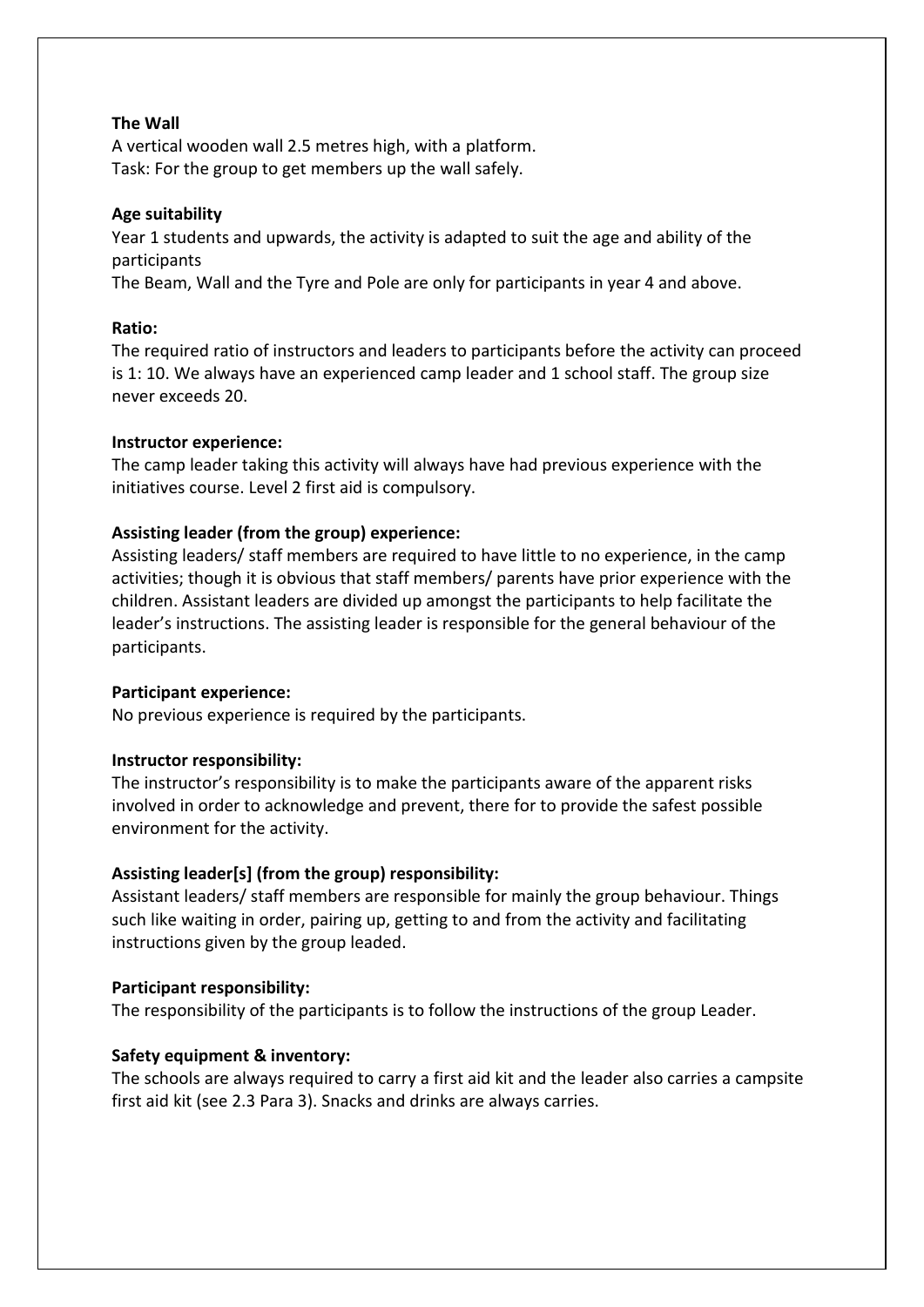# **Participant equipment and appropriate clothing**

Summer: Hat, sunscreen, T- shirts; no Singlet tops and closed toe shoes are to be worn at all times.

Winter: Warm gear, Wet weather gear; jacket and runners are to be worn to participate.

# **First aid requirements**

The schools are always required to carry a first aid kit and the leader also carries a campsite first aid kit (see 2.3 Para 3). Snacks and drinks are always carries.

A current Level 2 First Aid certificate is the minimum requirement to take the participants out. First aid kits contain: Compression bandages, triangular bandages, tweezers, gauze, band aids, antiseptic cream, bite cream, scissors and rubber gloves.

# **Safety briefing (including emergency response)**

The instructor briefs all participants on the general safety aspects of the course including supervision, behaviour and personal safety. Also included is how to run the course correctly and safely. For each separate element of the course.

**The Wild Woozy:** After pairing everyone up, we explain that teamwork is the main aspect of this activity; therefore using each other is the only way they will advance along the two wires. After a demonstration complete with some spotting the participants are able to have a go.

Technique is totally left up to the pair as this encourages further bonding and team building as they discuss and eliminate different ways of completing the activity. A staff member is appointed 'spotter' and spots from the middle of the wires. (Spotting: refer to the low ropes notes)

**Wall:** For this activity there are usually larger groups such as 6-8. We then talk about the correct lifting process and demonstrate the different jobs people must do in order to get their team members to the top correctly and safely. We demonstrate that it needs 3 people to get one person up, two under the feet and one supporting there back so they cannot fall back. Sunnystones staff is always up the top to help the first over and always at the bottom to help the last up. We also demonstrate how to safely assist our team members over the top of the wall, eliminating sitting up we slide over on our tummy to avoid losing balance and falling back over.

**Tarzan Rope / Prouty's Landing:** Everyone lines up and we explain that in order to be successful for this activity the whole group must work as a team. They are instructed to get as many people on the platform as they can using the Tarzan rope to swing over. Different methods of swinging on the rope are discussed and demonstrated to help them keep as many people on as possible. They are shown a couple of different ways to swing across and are instructed NOT to but there foot in the loop only their knee this aids in easy and quick removal if necessary. The instructor is positioned close to the platform to ensure no participant falls backwards

**Team Traverse:** This is made up of three linked elements and is designed to further develop and enhance team awareness skills. For example you cannot just worry about getting yourself through this course it is designed to make the person in front look after the person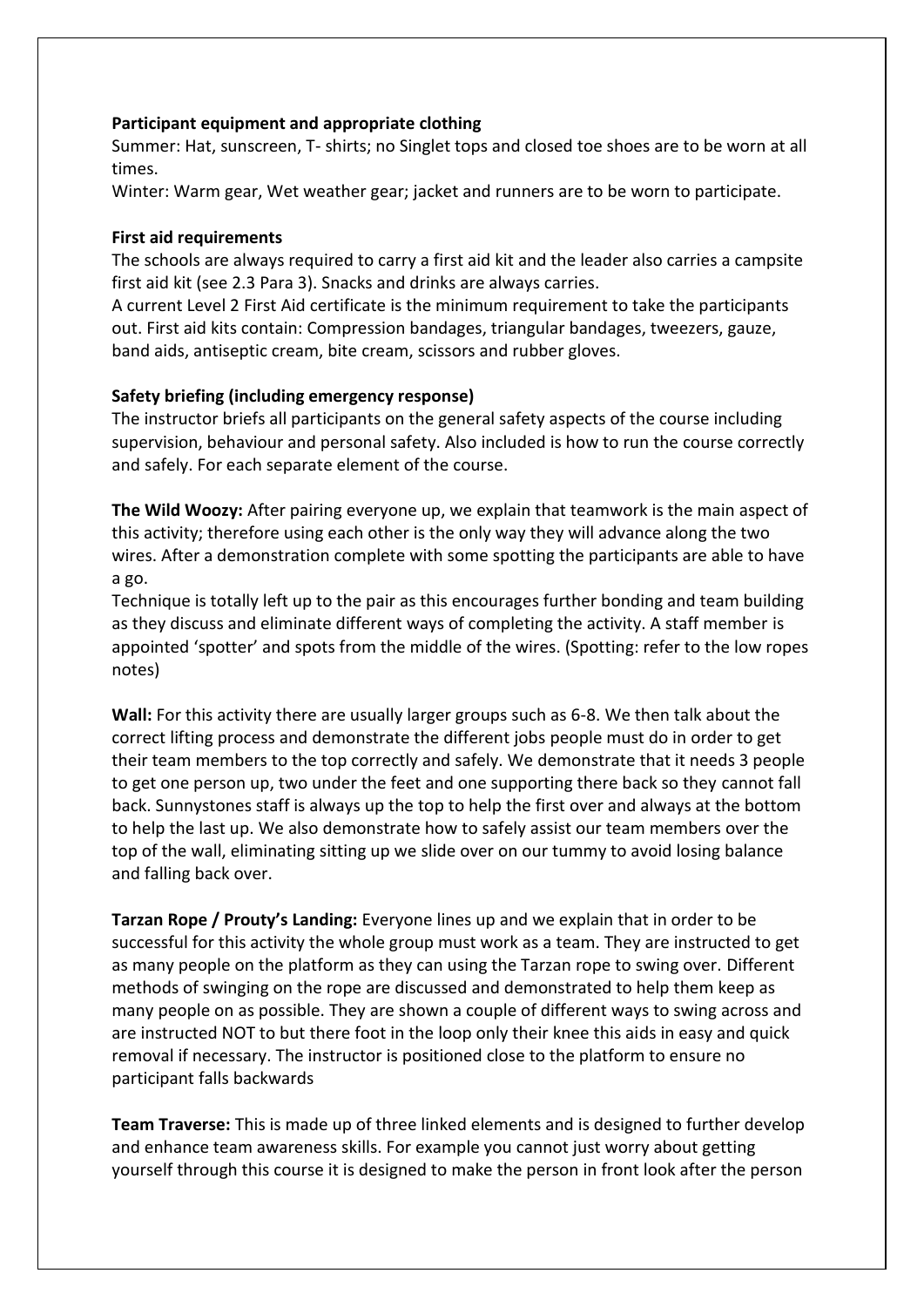behind. Without this bond it is impossible for the team to finish successfully. The course is a timed event but a certain level of skill is required to help each other along the way. We instruct the group that only 3 people can be on any element at one time and that they have two separate turns, so there is time for group discussion and alterations to the format of their next shot. The instructor and assistant are placed in strategic positions to assist anyone that may experience difficulties. Any participants with special needs are assigned an assistant to help

**The Vertical Tyre and Pole**: The participants are given the task of removing the tyre from the pole and then putting it back on. The group is instructed to consider the correct methods of lifting and supporting people. The instructor and assistant are positioned close to the pole to assist with getting the members up and down.

An important aspect of this is that the group must explore different ways to achieve the best outcome.

**The Spider Web** The participants are divided into groups no larger than 8 they are then given clear guideline on the task which is to pass each member of the group through a different hole in the web. Particular attention is given to demonstrating how to effectively and safely pass each person through. However the groups are given the opportunity to explore different options. The instructor is positioned close to the web in order to assist if needed.

## **Activity notes**

These are low risk activities; however there is always the possibility of a participant falling. This risk is minimised by ensuring well placed spotters.

## **Environmental considerations**

On arrival participants are educated on minimal impact practices etc. and public land manager regulations where applicable.

## **Maps**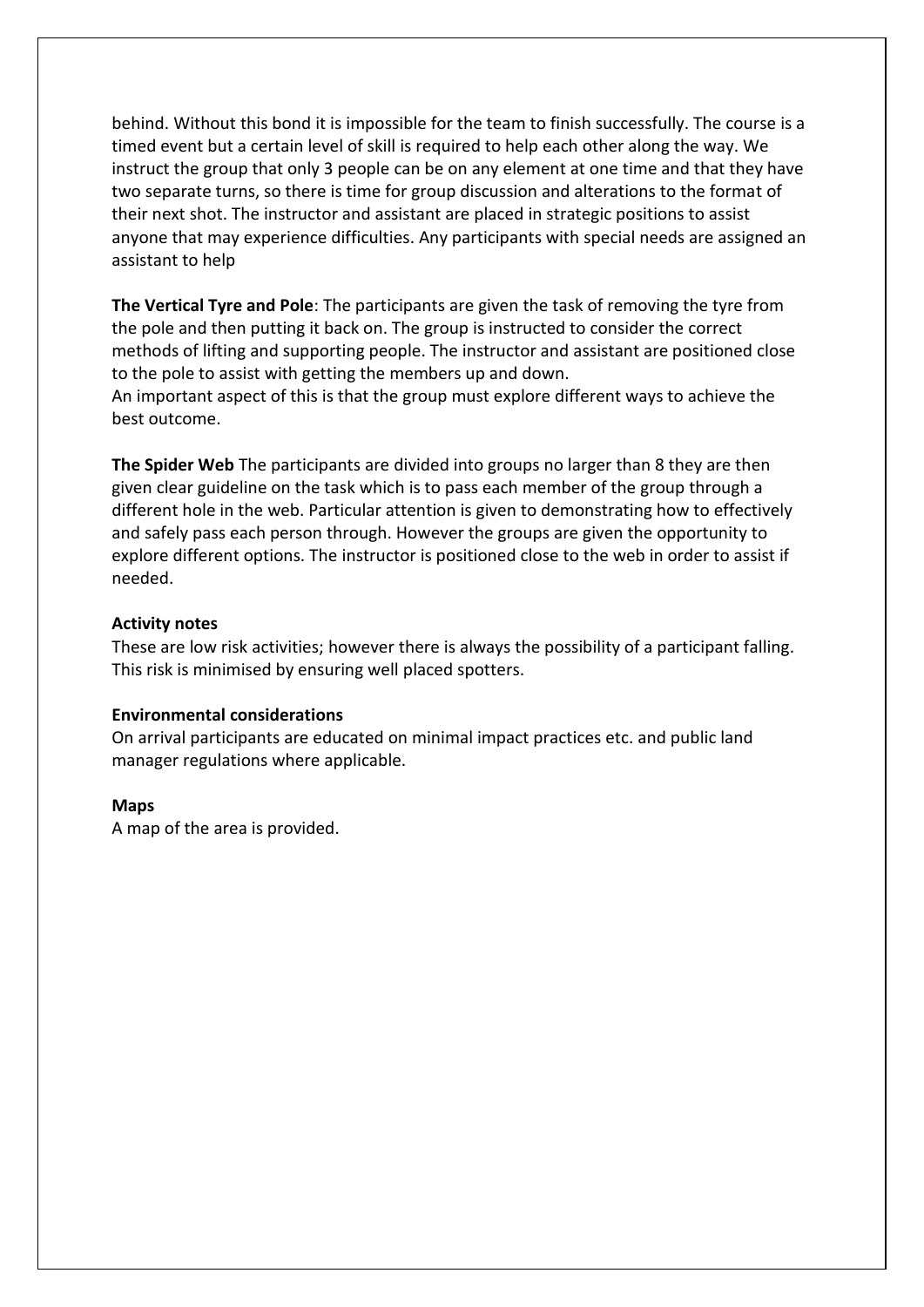## **CAMP FIRE**

**Location**  BBQ area near car park.

## **Description**

This activity is only undertaken with camp staff. The fire is set by camp staff in the designated campfire pit; camp staff also extinguishes it. The area is well cleared. This activity is not run during fire season. The campfire is located 20m from the main hall where the camp staff are situated along with a water station and hose and first aid kits.

## **Age suitability**

This activity is only run with secondary students and adult groups.

**Ratio:**  1:10 is the required ratio.

# **Instructor experience:**

General fire safety awareness.

## **Assisting leader (from the group) experience:**

Assisting leaders/ staff members are required to have little to no experience, in the camp activities; though it is obvious that staff members/ parents have prior experience with the participants. They are also responsible for the general behaviour of the participants.

## **Participant experience:**

No previous experience is required by the participants.

# **Instructor responsibility:**

The instructor's responsibility is to make the participants aware of the apparent risks involved in order to acknowledge and prevent, therefore to provide the safest possible environment for the activity.

# **Assisting leader[s] (from the group) responsibility:**

Are responsible for the group behaviour, such things as staying a safe distance from the fire, no tampering with the fire and making the participants aware that only the instructors can add wood to the fire.

## **Participant responsibility:**

To follow the instructions of the leader.

# **Safety equipment & inventory:**

Bucket of water 5 meters away, and a shovel to extinguish the fire.

# **Participant equipment and appropriate clothing**

Warm clothing and closed toe shoes.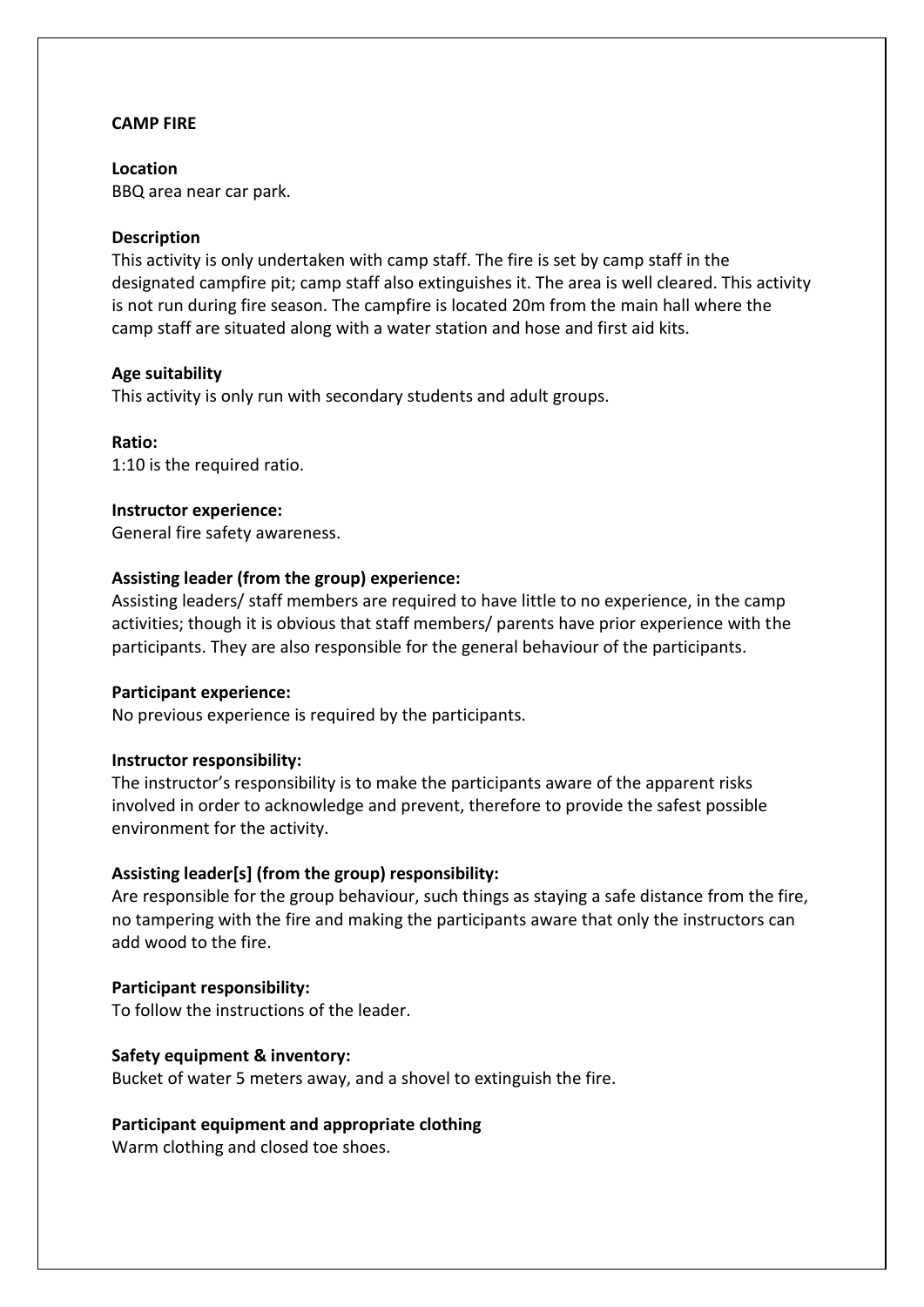# **First Aid requirements**

First aid is available in the kitchen at all times and is located 20m away from the site.

# **Safety briefing (including emergency response)**

The instructor briefs all participants on the general safety aspects including supervision, behaviour and personal safety.

The fire is lit by Sunnystones staff and in a short briefing it is stressed that no one is to add any more wood to the fire. The children are supervised by their school staff. They are told in case of an emergency they are to come and get camp staff that are situated in the main building only 20 metres away. The main building also has a fire hose situated at that end of the building. A bucket of water is left about 5 meters from the fire along with a shovel to help distinguish the fire in case of an emergency and to also help put the fire out properly after the night session.

# **Activity notes**

This is a low risk activity and has no equipment therefore has no technical aspect involved.

# **Environmental considerations**

This activity will not take place on total fire ban days. And is kept in a fire pit to eliminate the fire from spreading. The area around the fire pit is cleared for s distance of 5 metres.

# **Maps**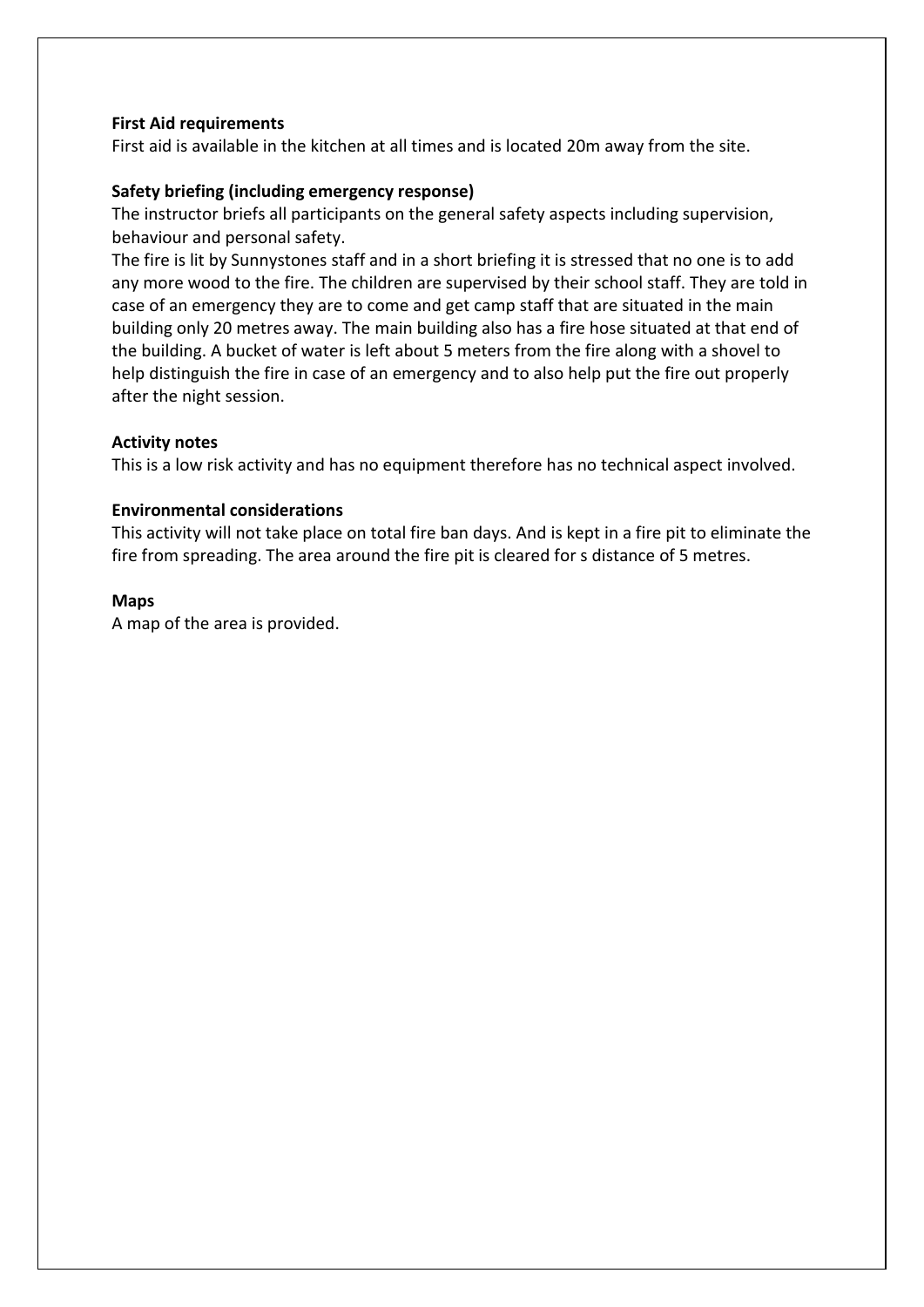## **BUSHWALKING**

## **Location**

Bushwalking is conducted through the Long Forest Nature Conservation Reserve or occasionally through the Werribee Gorge State Park. Tracks are never far from roads or the Sunnystones camp ground and phone services for emergency purposes can always be acquired.

## **Description**

Bush walks with school groups are always conducted with the guidance of an experienced leader provided by Sunnystones.

The provision of this leader is made clear in the "Price list and information for School Groups" document which is part of the information package provided to schools with the "Information for schools" booklet.

The Long Forest is a particularly safe area for bushwalking and is assessed as having a low risk potential for falling, injury, hypothermia, hyperthermia or becoming lost. Most walks do not venture more than a few km from Sunnystones.

The aims and objectives of the bushwalk is primarily recreational, though through a short historical briefing of the area including some geographical, flora and fauna aspects, aboriginal legends and the making of natural rock paint, bush poetry and bush survival techniques, it does have educational aims and outcomes. Minimal impact practices are highly encouraged amongst the participants. Also included in most school programs is a night walk, which is also conducted in the Long Forest reserve. Torches are required by the participants for the on track 1 hour stroll, and observation of the local nightlife is the main aspect of the walk.

# **Age suitability**

There are four different tracks that we use, depending on the age of the group. Each walk has different aspects and some are more difficult than others. A low level of fitness is required for all of the walks.

# **Ratio:**

The required ratio of instructors and leaders to participants before the activity can proceed is 1: 10. The ratio may vary and depend on the group leader, the environmental conditions, age and experience of participants.

## **Instructor experience:**

The leaders at Sunnystones have different backgrounds and experience levels that make up a rather varied skills base. 20 years of experience in physical and outdoor education teaching. Level 2 first aid, Adventure Tourism course majoring in bushwalking and navigation.

# **Assisting leader (from the group) experience:**

Assisting leaders/ staff members are required to have little to no experience, in the camp activities; though it is obvious that staff members/ parents have prior experience with the children. Assistant leaders are divided up amongst the participants to help facilitate the leader's instructions. An assistant leader is always positioned at the rear of the group.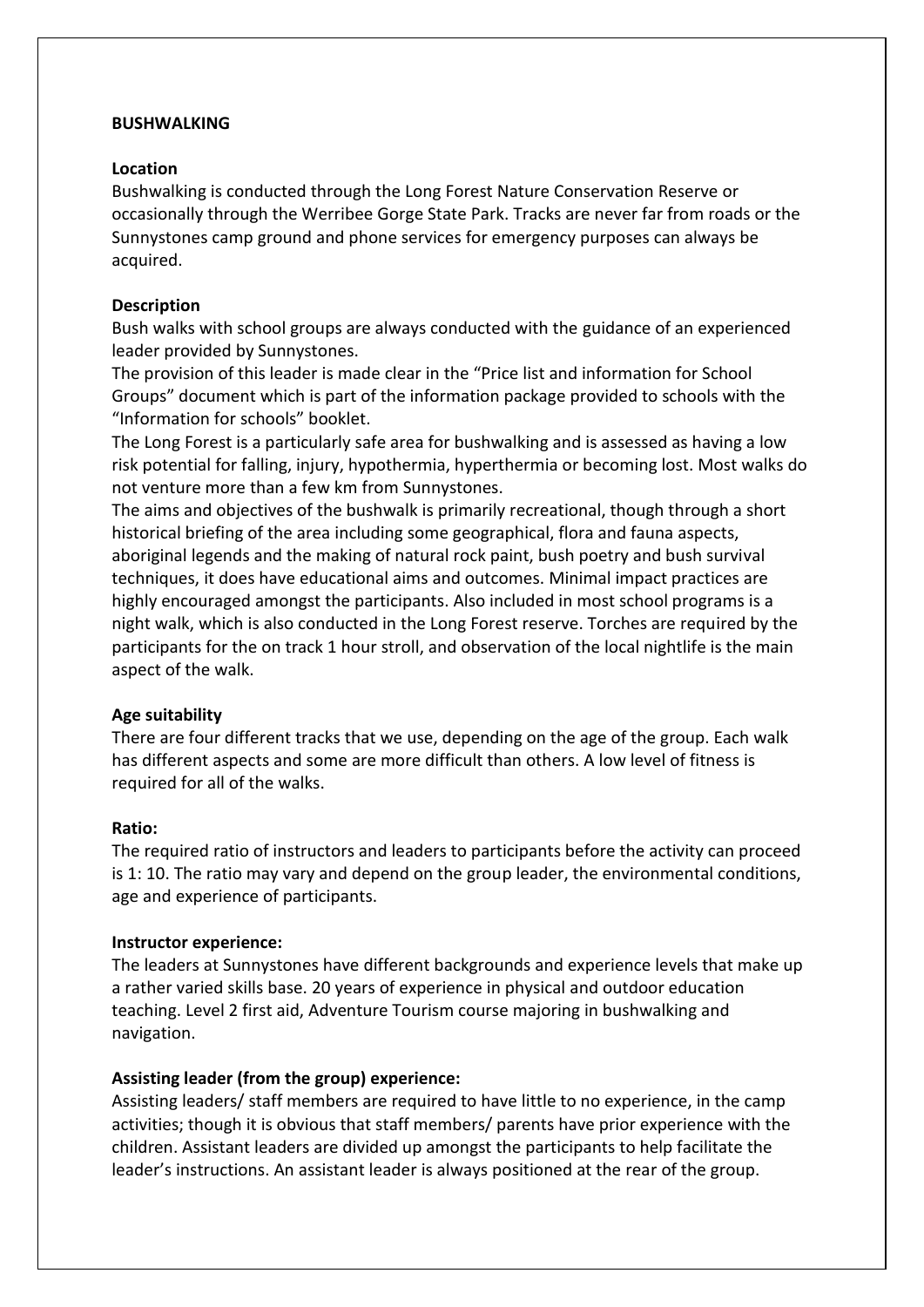# **Participant experience:**

No previous experience is required by the participants.

## **Instructor responsibility:**

The instructor's responsibility is to make the participants aware of the apparent risks involved in order to acknowledge and prevent, there for to provide the safest possible environment for the activity. Also to inform the participants of park regulations and guidelines.

# **Assisting leader[s] (from the group) responsibility:**

Assistant leaders/ staff members are required to place themselves throughout the group and one is designated to follow last. All communication with in the group is done verbally as the groups are never allowed to become separated from one another. Assistant leaders are divided up amongst the participants to help facilitate the leader's instructions.

## **Participant responsibility:**

The responsibility of the participants is to follow the instructions of the group Leader.

# **Safety equipment & inventory:**

The schools are always required to carry a first aid kit and the leader also carries a campsite first aid kit (see 2.3 Para 3). Snacks and drinks are always carries.

Mobile phones are taken on all walks and vehicles are on standby in the event of an emergency.

## **Participant equipment and appropriate clothing**

Summer: Hat, sunscreen, T- shirts; no Singlet tops and closed toe shoes are to be worn to participate in the walk.

Winter: Warm gear, Wet weather gear; jacket and runners are to be worn to participate in the walk.

## **First aid requirements**

The schools are always required to carry a first aid kit and the leader also carries a campsite first aid kit (see 2.3 Para 3). Snacks and drinks are always carries.

A current Level 2 First Aid certificate is the minimum requirement to take participants on the bushwalks. First aid kits contain: Compression bandages, triangular bandages, tweezers, gauze, band aids, antiseptic cream, bite cream, scissors and rubber gloves.

# **Safety briefing (including emergency response)**

The instructor briefs all participants on the general safety aspects of bush walking in this area including supervision, behaviour and personal safety. Minimal impact aspects are also covered in the briefing. Also participants are informed that in emergency situations 2 whistle blasts means immediate attention. We also have a brief talk on the park and we highlight that it is a Nature Conservation Reserve. And that a high level of respect is required during the walk to the camp. Short talks on selected environmental aspects are made along the way.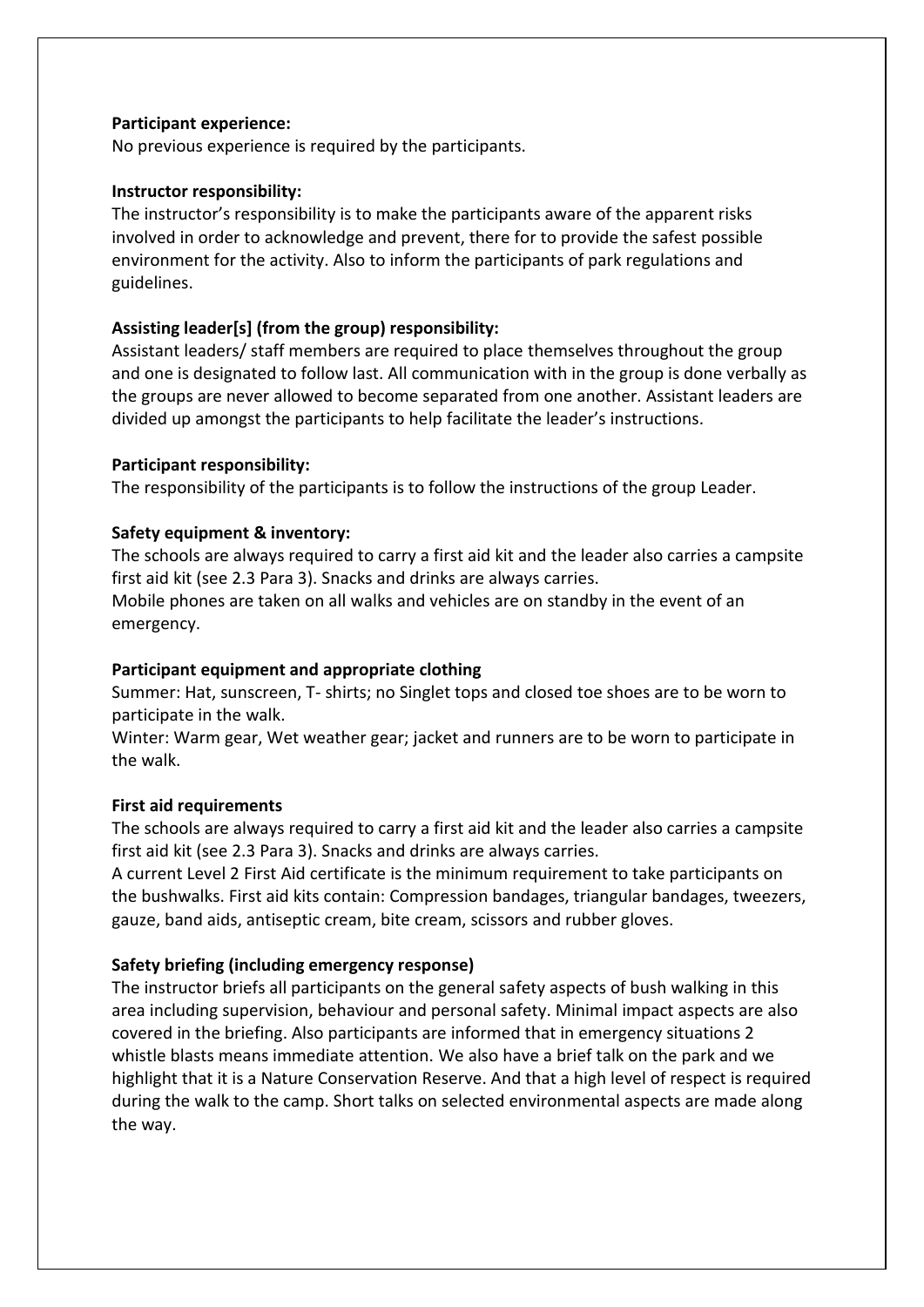# **Activity notes**

This is a low risk activity and has no equipment however there is always a risk of the participants falling over on the tracks or being bitten by ants on the walk.

## **Environmental considerations**

On arrival participants are educated on minimal impact practices etc. and public land manager regulations where applicable.

When the groups stop for morning tea in the bush we ensure that all rubbish is collected and taken from the bush

## **Maps**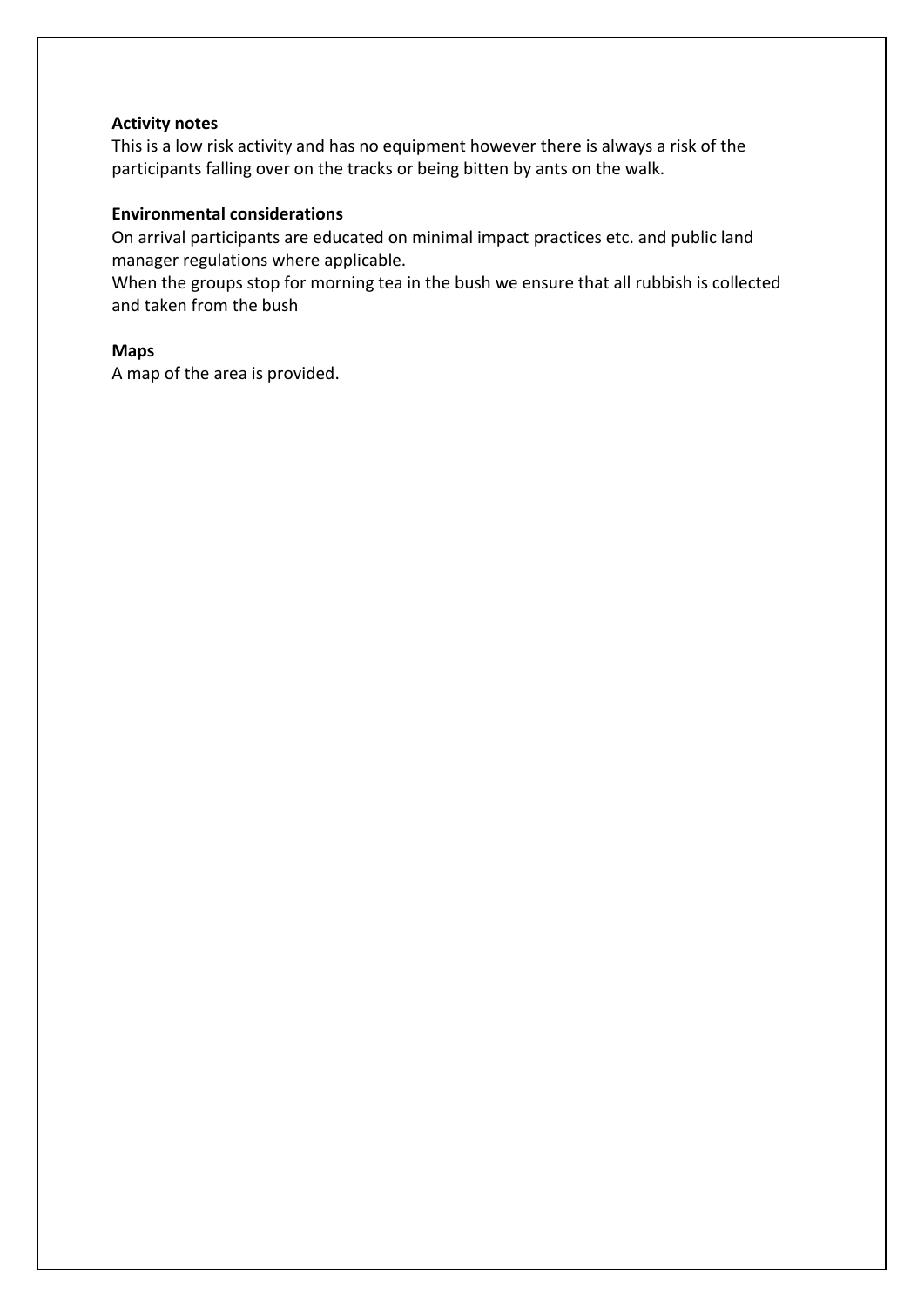## **NIGHT-WALK (POSSUM PROWL)**

## **Location**

Bushwalking is conducted through the Long Forest Nature Conservation Tracks are never far from roads or the Sunnystones camp ground and phone services for emergency purposes can always be acquired.

# **Description**

Bush walks with school groups are always conducted with the guidance of an experienced leader provided by Sunnystones.

The provision of this leader is made clear in the "Price list and information for School Groups" document which is part of the information package provided to schools with the "Information for schools" booklet.

The Long Forest is a particularly safe area for bushwalking and is accessed as having a low risk potential for falling, injury, hypothermia, hyperthermia or becoming lost. This walk does not venture more than a few km from Sunnystones.

The aims and objectives of the bushwalk are primarily recreational, though through a short briefing of the types of nocturnal animals in the area and through some storytelling, it does have educational aims and outcomes. Minimal impact practices are highly encouraged amongst the participants. Torches are required by the participants for the on track hour stroll, and observation of the local nightlife is the main aspect of the walk.

# **Age suitability**

There are four different tracks that we use, depending on the age of the group. Each walk has different aspects and some are more difficult than others. A low level of fitness is required for all of the walks.

# **Ratio:**

The required ratio of instructors and leaders to participants before the activity can proceed is 1: 10. The ratio may vary and depend on the group leader, the environmental conditions, age and experience of participants.

# **Instructor experience:**

The leaders at Sunnystones have different backgrounds and experience levels that make up a rather varied skills base. 20 years of experience in physical and outdoor education teaching. Certificate II in sport and recreation, certificate 4 in tour guiding, certificate 4 in outdoor recreation, Level 2 first aid, Adventure Tourism course majoring in bushwalking and navigation.

# **Assisting leader (from the group) experience:**

Assisting leaders/ staff members are required to have little to no experience, in the camp activities; though it is obvious that staff members/ parents have prior experience with the children. Assistant leaders are divided up amongst the participants to help facilitate the leader's instructions.

# **Participant experience:**

No previous experience is required by the participants.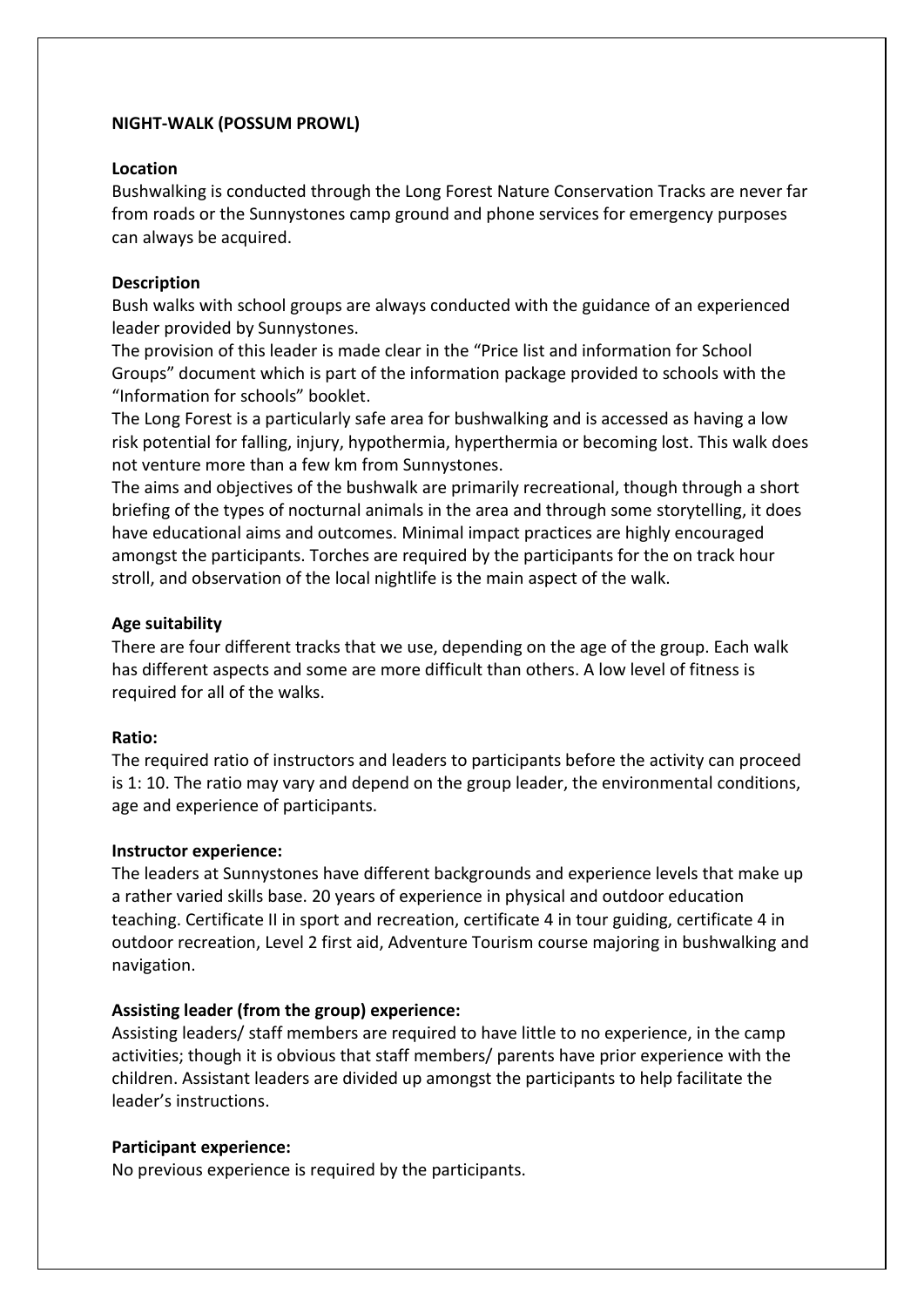## **Instructor responsibility:**

The instructor's responsibility is to make the participants aware of the apparent risks involved in order to acknowledge and prevent, there for to provide the safest possible environment for the activity. Also to inform the participants of park regulations and guidelines.

# **Assisting leader[s] (from the group) responsibility:**

Assistant leaders/ staff members are required to place themselves throughout the group and one is designated to follow last. All communication with in the group is done verbally as the groups are never allowed to become separated from one another. Assistant leaders are divided up amongst the participants to help facilitate the leader's instructions.

# **Participant responsibility:**

The responsibility of the participants is to follow the instructions of the group Leader.

# **Safety equipment & inventory:**

The schools are always required to carry a first aid kit and the leader also carries a campsite first aid kit (see 2.3 Para 3). Snacks and drinks are always carries. Mobile phones are taken on all walks and vehicles are on standby in the event of an emergency.

# **Participant equipment and appropriate clothing**

A torch is required for the walk, though one can be shared between a few. Warm gear, Wet weather gear; jacket and runners are to be worn to participate in the walk.

## **First aid requirements**

The schools are always required to carry a first aid kit and the leader also carries a campsite first aid kit (see 2.3 Para 3). Snacks and drinks are always carries.

A current Level 2 First Aid certificate is the minimum requirement to take participants on the bushwalks. First aid kits contain: Compression bandages, triangular bandages, tweezers, gauze, band aids, antiseptic cream, bite cream, scissors and rubber gloves.

# **Safety briefing (including emergency response)**

The instructor briefs all participants on the general safety aspects of bush walking in this area including supervision, behaviour and personal safety. Minimal impact aspects are also covered in the briefing, things such as staying on the track and not damaging the flora and fauna. Also participants are informed that in emergency situations 2 whistle blasts means immediate attention. In the briefing the children are split into pairs and because we are walking in the dark the importance of sticking with your partner and with the larger group is stressed to the fullest. Torches are taken for the 1-hour stroll and observation of the local nightlife is the main aspect of the walk. Some observation of the night sky is also included.

# **Activity notes**

This is a low risk activity, however with all walks in the bush there is a risk of the participants falling over. The groups are always organised into pairs and walk in a very controlled manner. Torches are used for safety.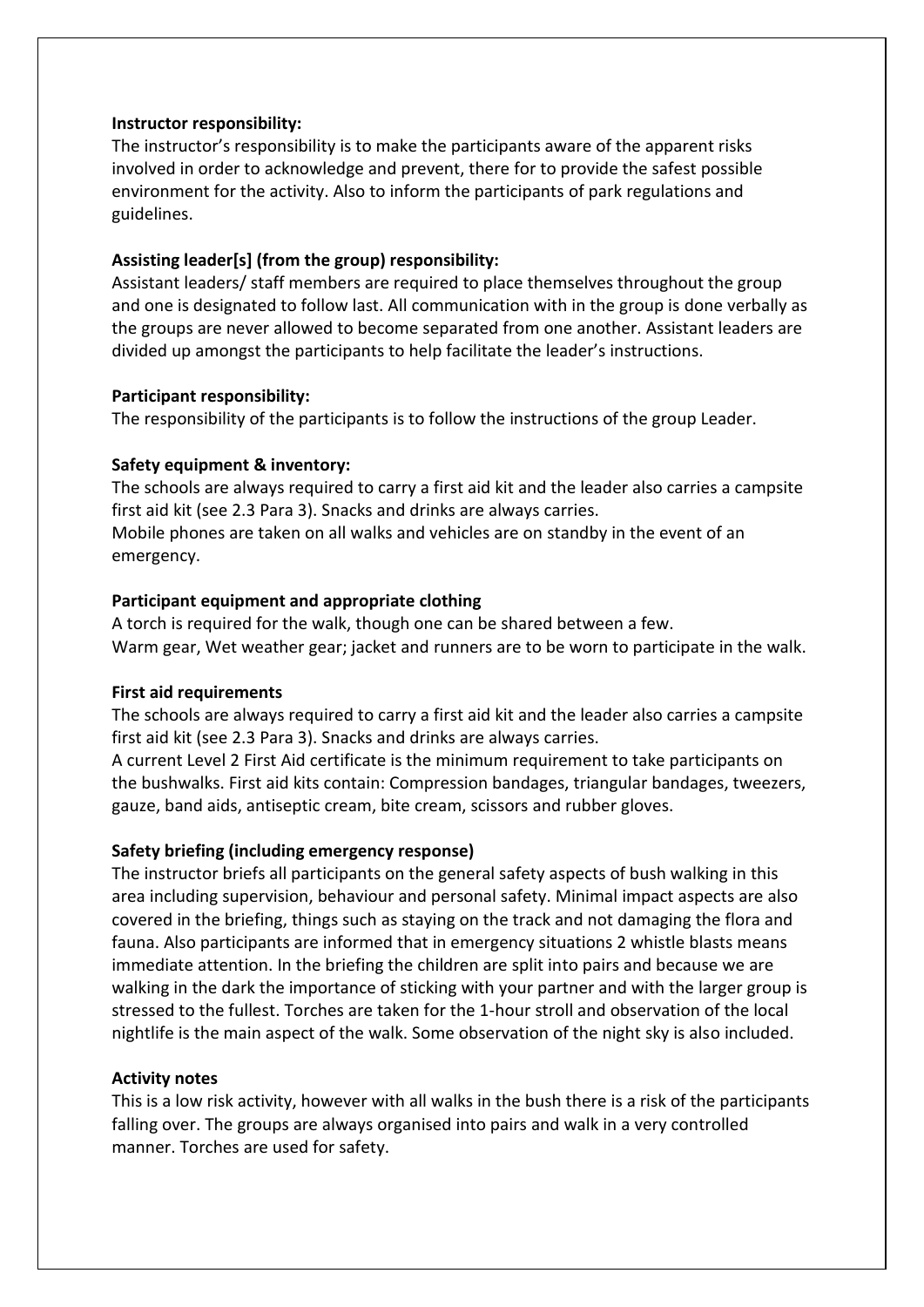# **Environmental considerations**

On arrival participants are educated on minimal impact practices etc. and public land manager regulations where applicable.

# **Maps**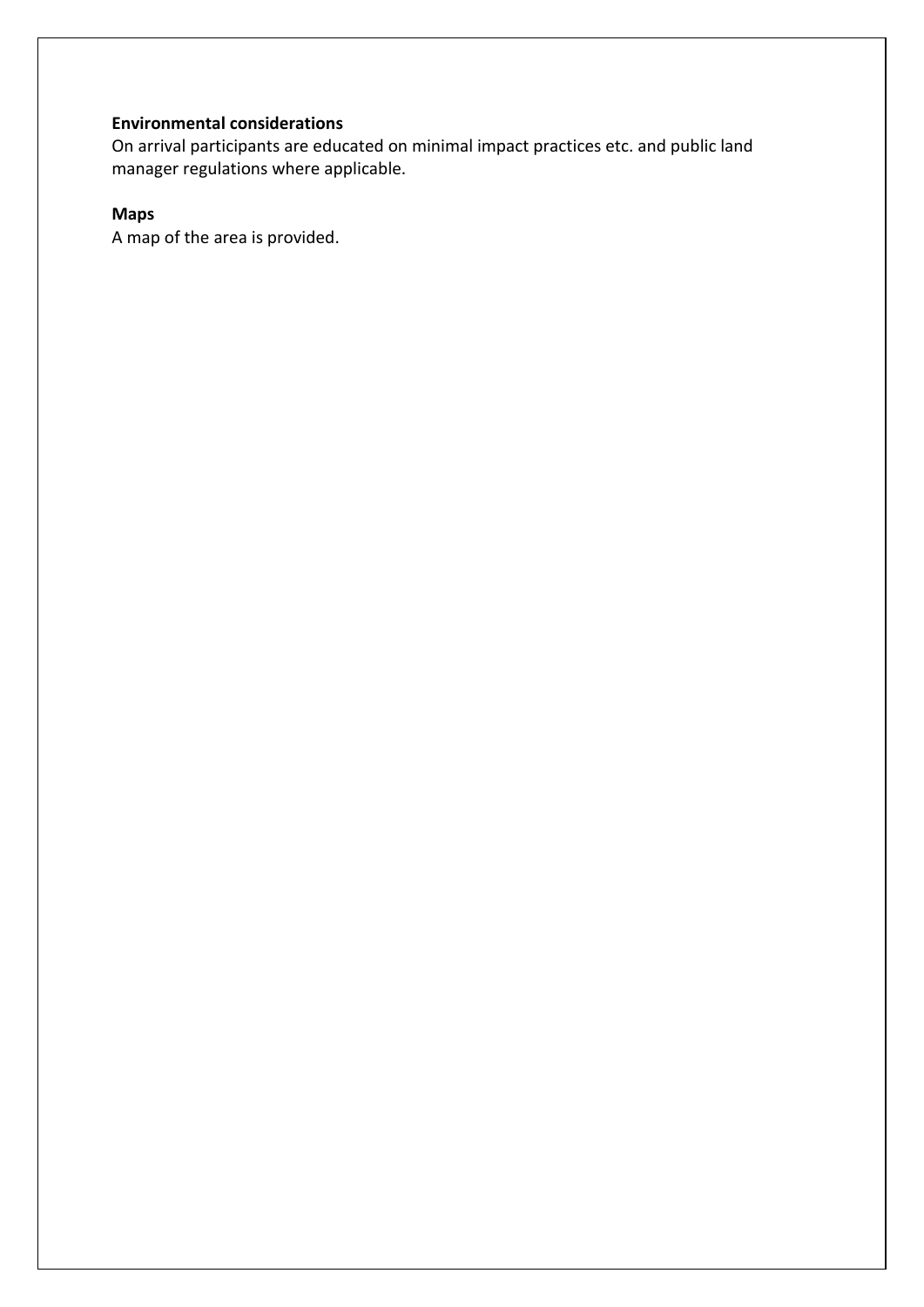# **LOW ROPES**

# **Location**

The Low Ropes Course is located at the south side of the camp.

# **Description**

Experience leaders provided by the campsite always supervise school groups on the ropes course. The provision of the leader is made clear in the "information for school groups" booklet.

The aims and objectives of the ropes course are to help develop individual skills, such as balance, encouragement and support of group members. Being in small groups helps them to work as a part of an effective team.

The course is a linked elements Rope course. The elements are as follows:

**Element 1** – Inclined pole – not more than 80cm above the ground.

*Task Walk up the pole* 

**Element 2** – Two tightly strung parallel wires between tree and pole – 30-40 cm above the ground

*Task Balancing on the 2 wires walk to the end* 

**Element 3** – Tyres- 4 tyres wired together between post and tree – 60 – 70 cm above the ground

*Task Walk across the tyres* 

**Element 4** – Tightly strung wire with overhead rope both strung between 2 trees- 90cm above the ground

*Task Walk across the wire while using the rope to balance.* 

**Element 5** – Crossover: 2 ropes strung between 2 trees crossed over to make an X – 60-90 cm above the ground

*Task To start at 1 end and cross to the other rope*.

**Element 6** – Postman's Walk. A wire strung tightly between a tree and 2 posts to make a right angle. The rope is attached to the first tree and used to balance.  $-30 - 40$  cm above the ground

*Task Walk on the wire using the rope for balance.* 

**Element 7** – Kitten Crawl. Two parallel ropes strung between a pole and tree 100cm above the ground

*Task Crawl/slide along the ropes.* 

**Element 8** – See-Saw. A pole set up as a see-saw – 40cm above the ground *Task Walk up the pole and then down.* 

# **Age suitability**

Preps students and upwards, the activity is adapted to suit the age and ability of the participants

# **Ratio:**

The required ratio of instructors and leaders to participants before the activity can proceed is:

Prep to Grade 3:- 1:6 Grade 4 and above 1: 10.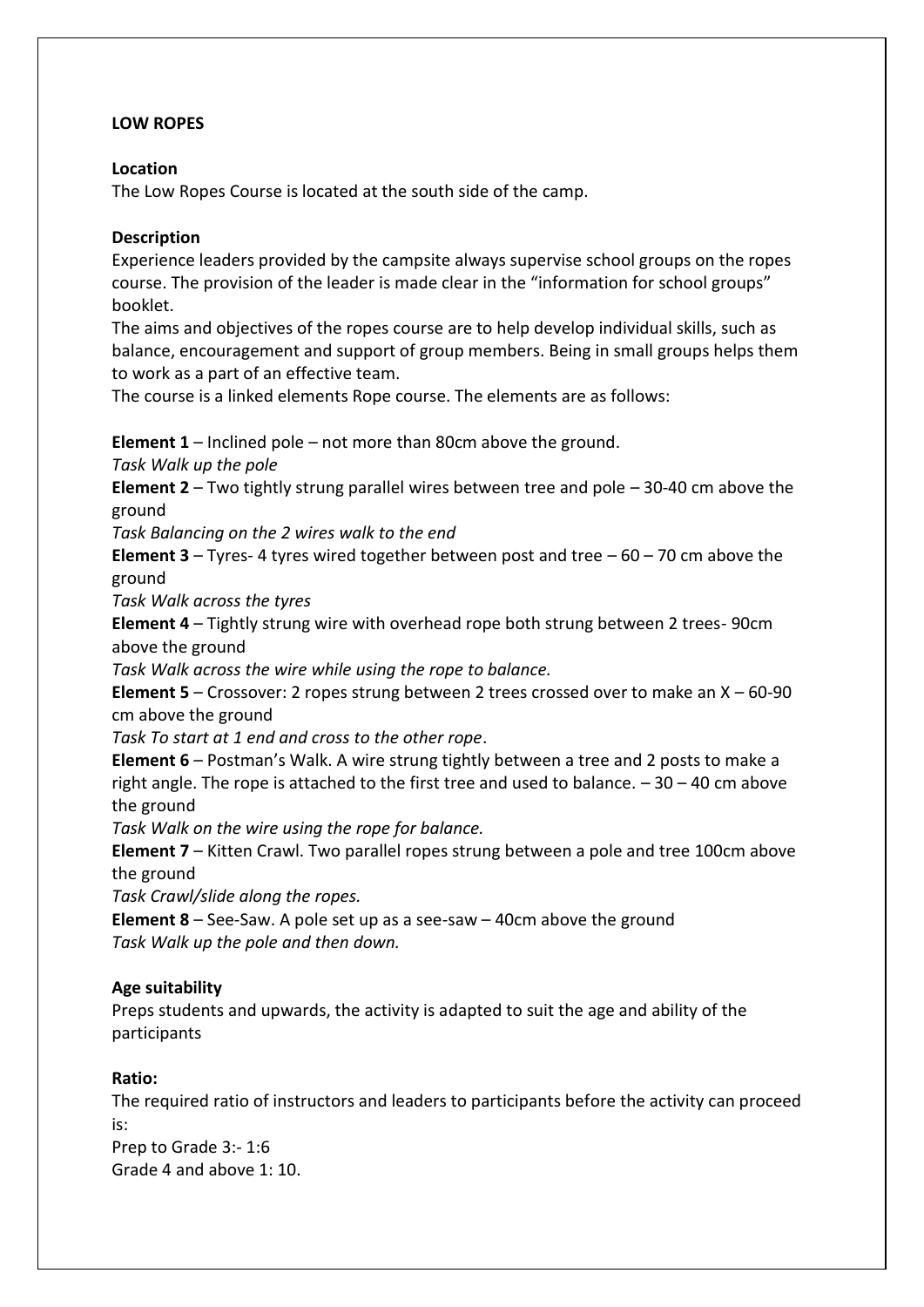We always have an experienced camp leader and 2 school staff.

## **Instructor experience:**

The camp leader taking this activity will always have had previous experience with the low ropes course. Level 2 first aid is compulsory.

# **Assisting leader (from the group) experience:**

Assisting leaders/ staff members are required to have little to no experience, in the camp activities; though it is obvious that staff members/ parents have prior experience with the children. Assistant leaders are divided up amongst the participants to help facilitate the leader's instructions.

## **Participant experience:**

No previous experience is required by the participants.

## **Instructor responsibility:**

The instructor's responsibility is to make the participants aware of the apparent risks involved in order to acknowledge and prevent, there for to provide the safest possible environment for the activity.

## **Safety equipment & inventory:**

The schools are always required to carry a first aid kit and the leader also carries a campsite first aid kit (see 2.3 Para 3). Snacks and drinks are always carries.

# **Participant equipment and appropriate clothing**

Summer: Hat, sunscreen, T- shirts; no Singlet tops and closed toe shoes and socks are to be worn all times. Winter: Warm gear, Wet weather gear; jacket and runners are to be worn to participate.

# **First aid requirements**

The schools are always required to carry a first aid kit and the leader also carries a campsite first aid kit (see 2.3 Para 3). Snacks and drinks are always carries. A current Level 2 First Aid certificate is the minimum requirement to take the participants out. First aid kits contain: Compression bandages, triangular bandages, tweezers, gauze, band aids, antiseptic cream, bite cream, scissors and rubber gloves.

# **Safety briefing (including emergency response)**

The instructor briefs all participants on the general safety aspects of the course including supervision, behaviour and personal safety. Also included is how to run the course correctly and safely.

After sorting the group into smaller groups of 3 we ask if anyone has been on a similar course. We ask them why they think they are in groups of 3, we then together enforce that the groups are necessary for the safety of every individual and that while one is completing the course the other two-team members are spotting

SPOTTING: Is the primary safety system for initiative activities and low ropes courses. It requires an individual to actively protect a participant, who may be off the ground only a few centimetres, often knee high. The main role of a spotter is to protect the head and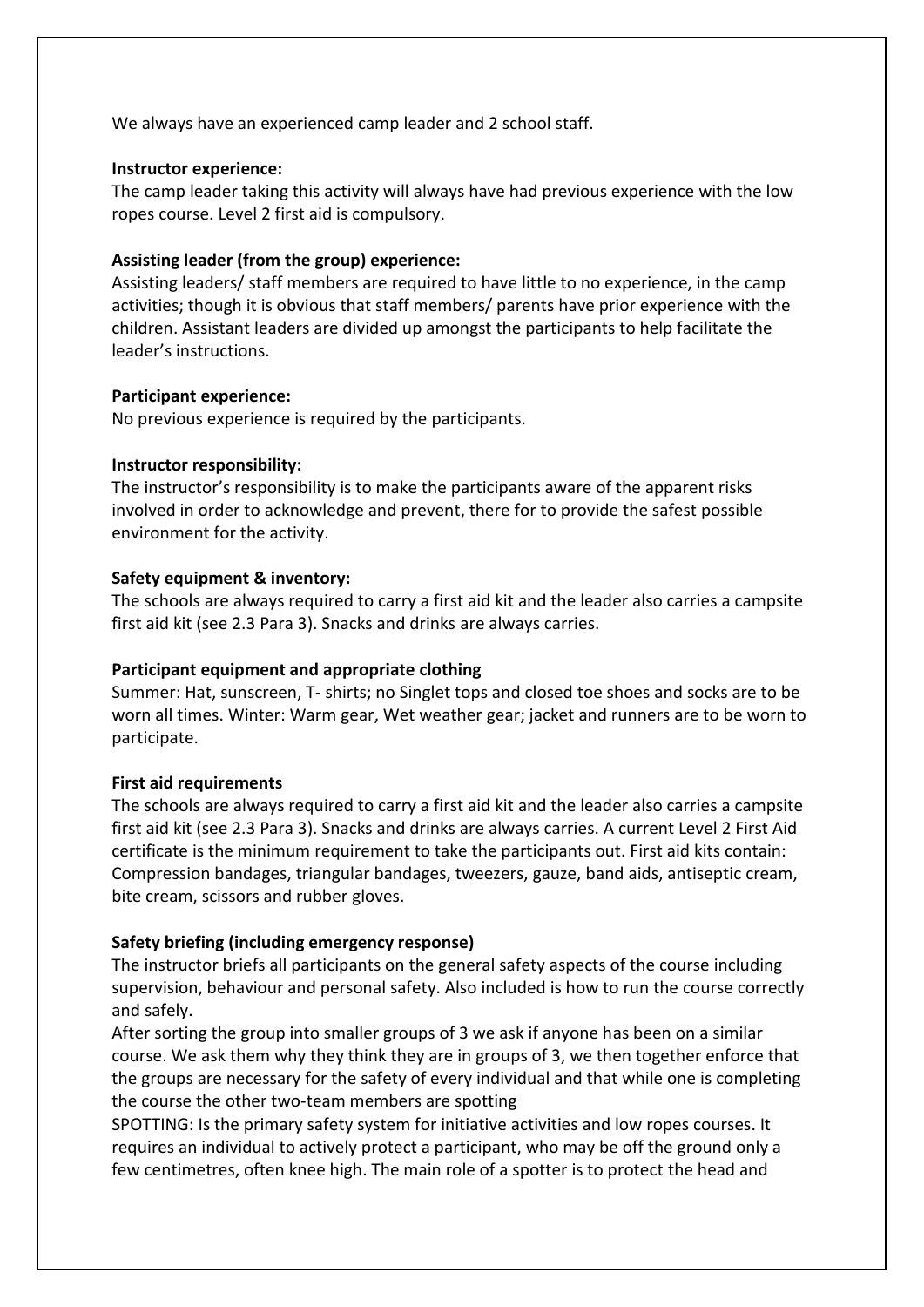upper body area of a participants should a fall occur. The term catching is often used in both the teaching and doing of spotting. But while spotters usually need to be in position to catch their member it is very difficult to literally catch a falling body, even from just a small height. Spotters and participants must understand that spotting means to support and protect the upper body and head in case of a fall (sometimes referred to as breaking the fall) Teaching spotting is perhaps one of the most difficult tasks for any pre-ropes course experience, not because of the complex motor skill requirements, but because potential spotters do not recognize their importance until they have to support a falling body. The most important aspect to teach is the correct body position that is one foot forward of the other in a balanced stance and the arms raised to protect the participant. This is demonstrated and practised by the group.

We then go through all of the individual elements of the course rotating through the groups of 3, demonstrating spotting as well as how to do the particular activity correctly. At the end there is time for questions and the groups are allocated around the course, this way everyone begins and finishes at the same time.

## **Activity notes**

This is a medium risk activity with only fixed basic equipment. Any technical aspects are highlighted in the safety briefing.

## **Environmental considerations**

On arrival participants are educated on minimal impact practices etc.

#### **Maps**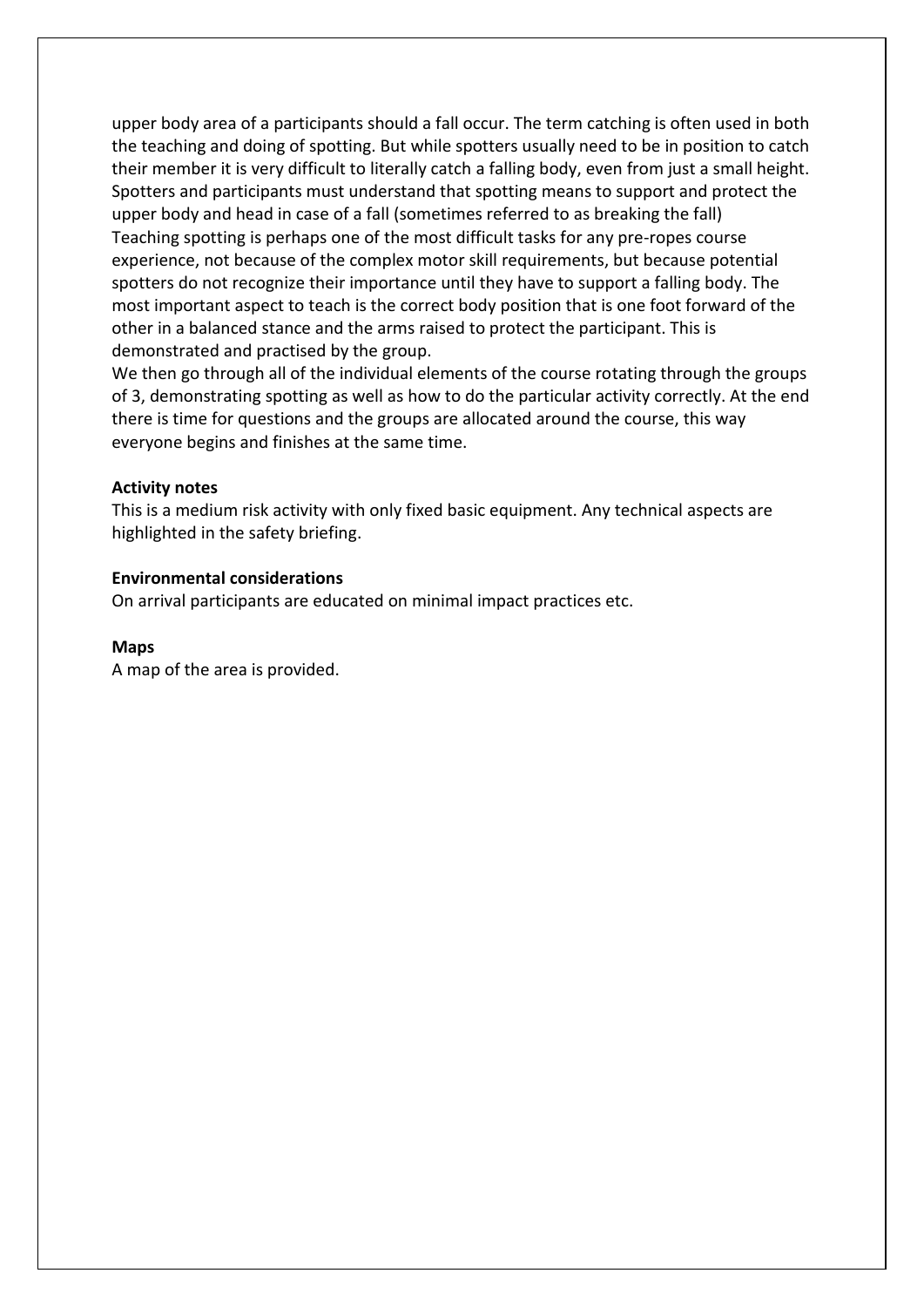# **HUT BUILDING & BUSH COOKING / DAMPER MAKING**

## **Location**

Is off site and is located in the Private Bushland north of the main hall.

## **Description**

This is a specialised activity and is only undertaken with camp staff. Each team get a section of the bush in which they are to use the dead limbs to create a hut. While the teams are building there huts Sunnystones staff are cooking the damper on a small fire. Once the groups have finished building their huts the whole group sits at the "Stone circle" and has Billy tea and damper for morning tea. On occasions we allow some groups to cook marshmallows on the fire. This is done in small groups and under strict supervision by the instructor.

## **Age suitability**

Suitable for all age groups.

## **Ratio:**

The required ratio of instructors and leaders to participants before the activity can proceed is 1: 10. We always have an experienced camp leader and 1 school staff. A staff member is assigned to supervise each group.

## **Instructor experience:**

The camp leader taking this activity will always have had previous experience with the area and the building of the huts. Level 2 first aid is compulsory.

# **Assisting leader (from the group) experience:**

Assisting leaders/ staff members are required to have little to no experience, in the camp activities; though it is obvious that staff members/ parents have prior experience with the children. Assistant leaders are divided up amongst the participants to help facilitate the leader's instructions.

## **Participant experience:**

No previous experience is required by the participants.

# **Instructor responsibility:**

The instructor's responsibility is to make the participants aware of the apparent risks involved in order to acknowledge and prevent, there for to provide the safest possible environment for the activity.

## **Participant responsibility:**

The responsibility of the participants is to follow the instructions of the group Leader.

# **Assisting leader's responsibility:**

Assistant leaders are responsible for group behaviour, things like getting to and from the activity and facilitating instructions given by the group leader.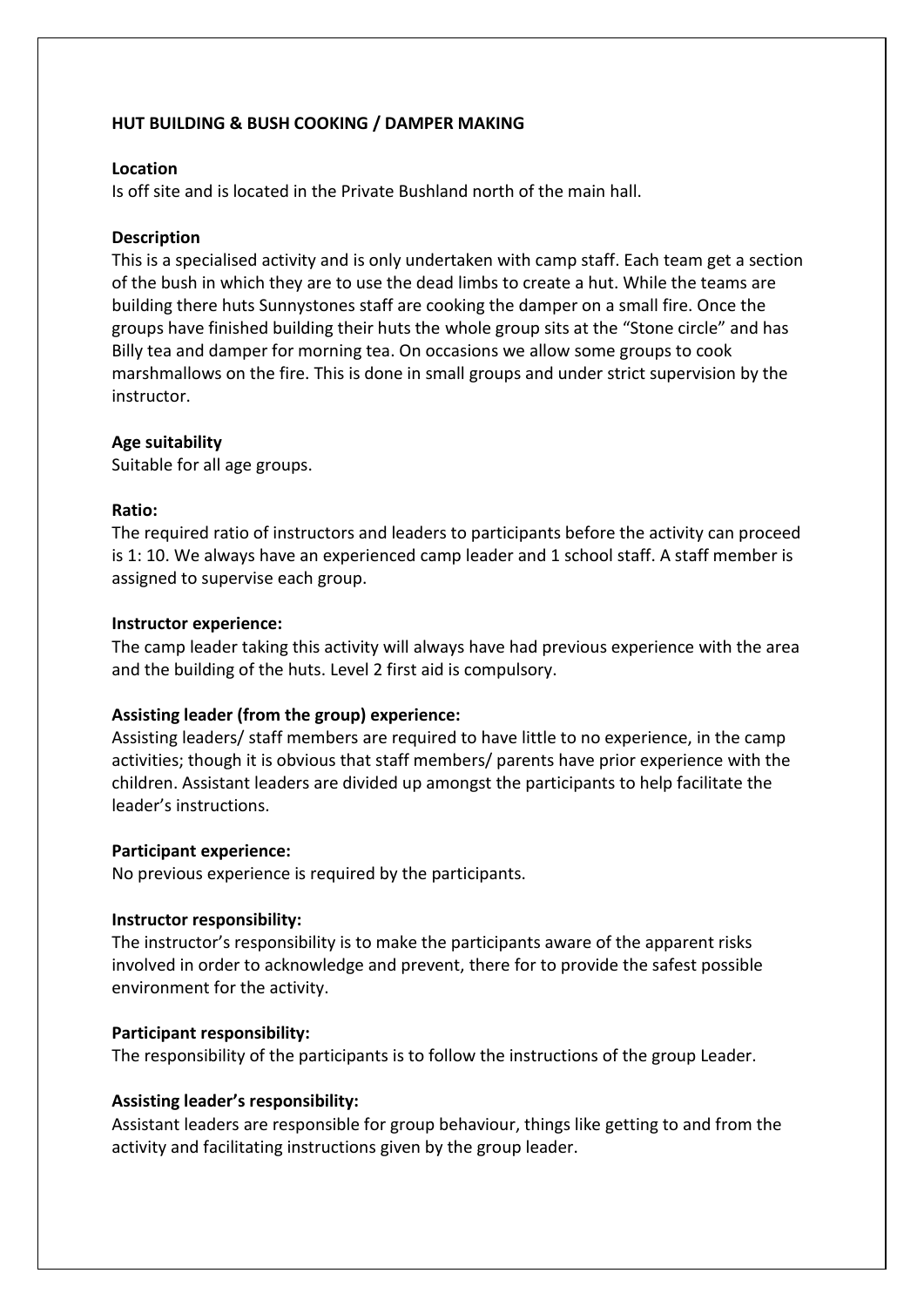# **Safety equipment & inventory:**

The schools are always required to carry a first aid kit and the leader also carries a campsite first aid kit (see 2.3 Para 3). Snacks and drinks are always carries.

# **Participant equipment and appropriate clothing**

Summer: Hat, sunscreen, T- shirts; no Singlet tops and closed toe shoes are to be worn to participate in this activity.

Winter: Warm gear, Wet weather gear; jacket and runners are to be worn to participate. Solid footwear and socks must be worn at all times.

## **First aid requirements**

The schools are always required to carry a first aid kit and the leader also carries a campsite first aid kit and ice packs (see 2.3 Para 3). Snacks and drinks are always carries. A current Level 2 First Aid certificate is the minimum requirement to take the participants out. First aid kits contain: Compression bandages, triangular bandages, tweezers, gauze, band aids, antiseptic cream, bite cream, scissors and rubber gloves. Ice packs are always on hand.

# **Safety briefing (including emergency response)**

The instructor briefs all participants on the general safety aspects of the activity including supervision, behaviour and personal safety. Before the main group is broken into groups of about 10 - 12, a short briefing on the safety aspects of hut building is given. It includes the safe handling of sticks and rocks and reminder of the dangers of throwing things. Teamwork is enforced for a positive and successful completion. It is stressed that no one is to be inside the hut while it is being built. Each group is assigned a different area not far from the next and one staff member from the school or Sunnystones is with each group and is only allowed to supervise the building of the hut and make sure that the process is kept safe and sensible. At the end of this activity the huts need to be dismantled this is also done in a very controlled and organised way. Each group leader is in control of the dismantling process.

## **Activity notes**

This is a low risk activity. However with all outdoor activities there is the risk of students falling over there is also a risk of the students being bitten by ants.

## **Environmental considerations**

On arrival participants are educated on minimal impact practices. The hut building is completed in an area that is mostly Bull Mallee trees which drop their small limbs regularly, so only dead limbs are used for the activity. The participants are instructed to not take any living material from the trees and not to remove any of the rocks fixed in the ground. They are also instructed not to interfere with the wildlife.

## **Maps**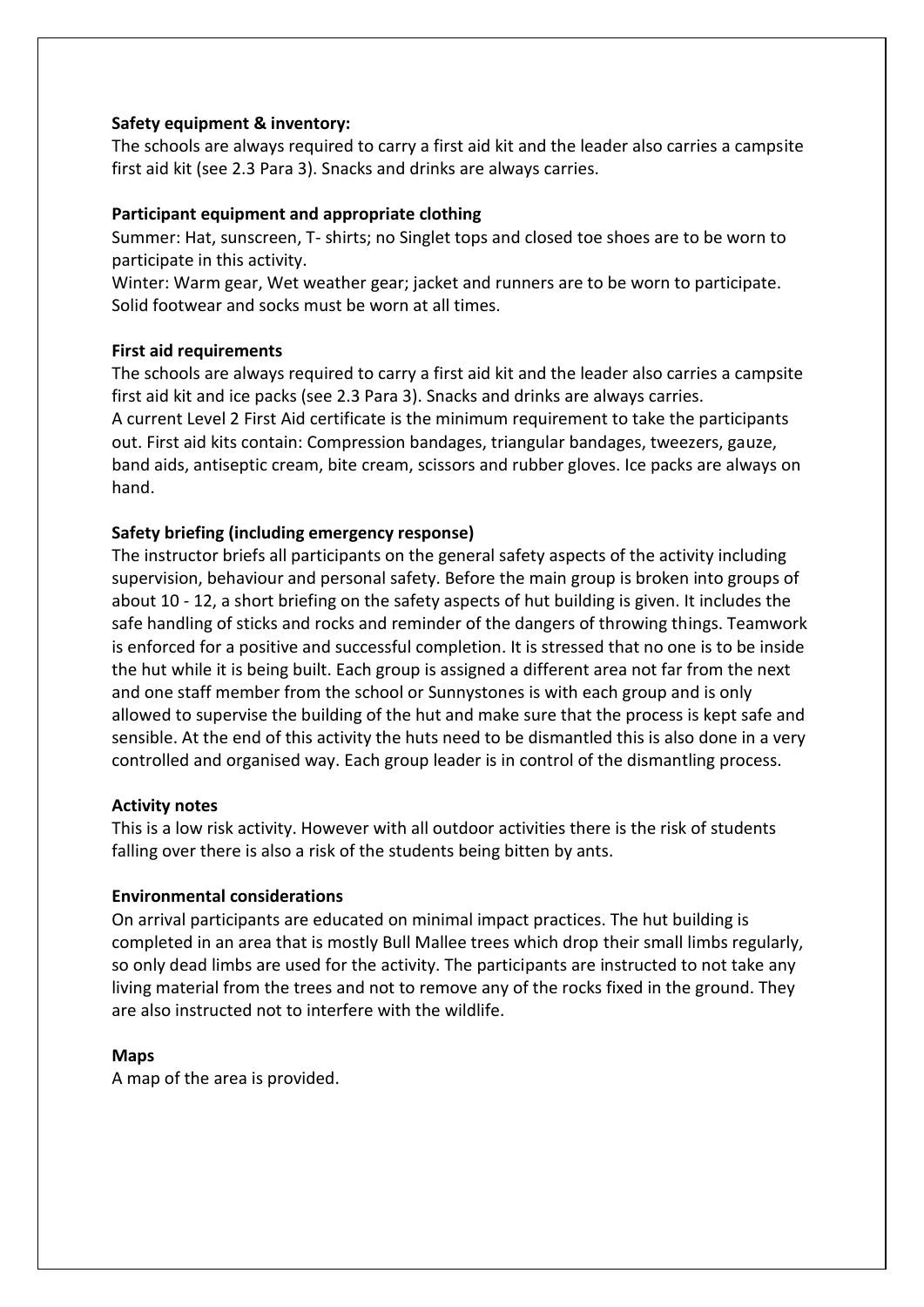# **CANOEING**

## **Location**

Canoeing is located at the bottom of the hill in the designated recreation lake.

## **Description**

This is a specialised activity only under taken with camp staff. There are six double Canadian style canoes and three-kayak style one person canoes provided with paddles and buoyancy vests. Canoeing is carried out in still water and is of very basic nature. Instruction is given for paddling forward, draw strokes for turning, emergency stopping and how to evacuate in a capsize situation.

## **Age suitability**

Grade 2 is a minimum.

## **Ratio:**

Schools are required to provide supervision of 1:8, including one Austswim or higher qualified supervisor.

## **Instructor experience:**

The camp leader taking this activity will always have had previous experience with the activity. All instructors have their (BSI) Basic skills instructor award and proficiency. All instructors will have lifesaving qualifications.

# **Assisting leader (from the group) experience:**

Assisting leaders/ staff members are required to have little to no experience, in the camp activities; though it is obvious that staff members/ parents have prior experience with the children. Assistant leaders are divided up amongst the participants to help facilitate the leader's instructions. It is helpful if the assistant leader is a competent swimmer.

## **Participant experience:**

No previous experience is required by the participants. But we like to ascertain the swimming capabilities of the participants.

# **Instructor responsibility:**

The instructor's responsibility is to make the participants aware of the apparent risks involved in order to acknowledge and prevent, there for to provide the safest possible environment for the activity.

# **Participant responsibility:**

The responsibility of the participants is to follow the instructions of the group Leader.

# **Assisting leader's responsibility:**

Assistant leaders are responsible for group behaviour, things like getting to and from the activity and facilitating instructions given by the group leader.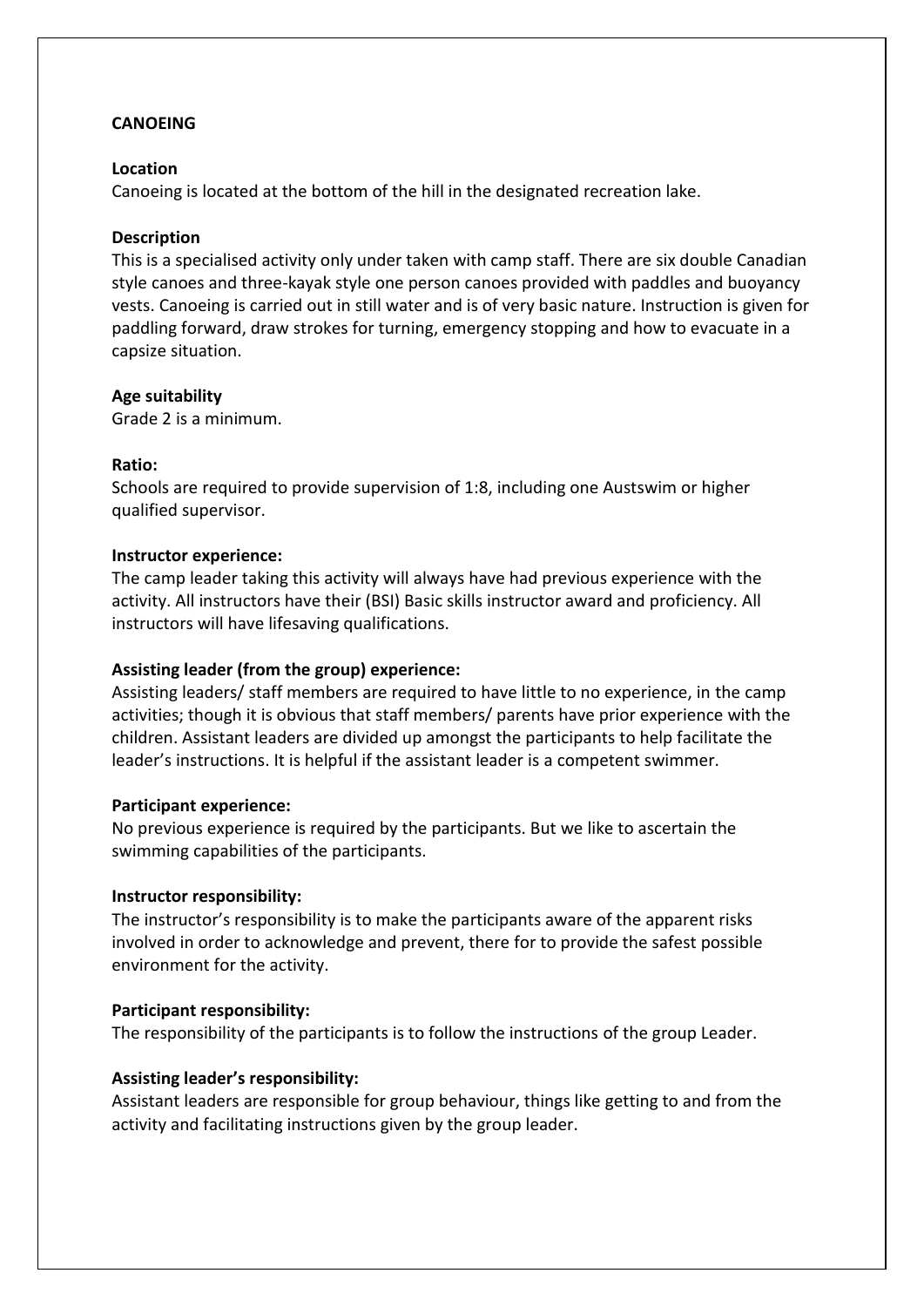# **Safety equipment & inventory:**

The schools are always required to carry a first aid kit and the leader also carries a campsite first aid kit (see 2.3 Para 3). Snacks and drinks are always carried.

## **Participant equipment and appropriate clothing**

Summer: Hat, sunscreen, T- shirts; no Singlet tops, bathers and old runners for safe participation.

Winter: Warm gear, Wet weather gear; jacket and old runners are to be worn to participate.

## **First aid requirements**

The schools are always required to carry a first aid kit and the leader also carries a campsite first aid kit (see 2.3 Para 3). Snacks and drinks are always carried.

A current Level 2 First Aid certificate is the minimum requirement to take the participants out. First aid kits contain: Compression bandages, triangular bandages, tweezers, gores, band aids, antiseptic cream, bite cream, scissors and rubber gloves.

## **Safety briefing (including emergency response)**

The instructor briefs all participants on the general safety aspects of the activity including supervision, behaviour and personal safety. The first 30 mins of the safety briefing focuses on equipment, including the canoes, paddles and P.F.D's. and of course the capsize drill in which we learn how to exit the boat correctly and safely if it tips over. We then try a few dry capsize drills and then give our team mate positive feedback. In the event of a boat capsizing all members of the group are taught to raft up near the over turned canoe and create a support for the ones in the water to hold on to. When they are holding on to one side of the rafted up boats the canoe at the opposite end have free hands to turn the canoe back over. All this is practiced on land 2 or 3 times including getting them back in there boats while still on the water. They are also taught the main paddling strokes and techniques. They include draw strokes reverse draw strokes emergency stop and low braces, All up they will know how to turn right and left, stop and support the boat to prevent it from tipping over. A lot of team building activities can be completed while a group is rafted up and floating around even a small area. It is important to note that this is a small dam and that no one is ever more than 6 meters from the bank.

## **Activity notes**

This is a medium risk activity and participants are instructed not only in the safe use but also in the care and maintenance of the equipment. As we have only a small number of participants on the water at any one time the risks are reduced. We are able to get to any student in a short amount of time.

## **Environmental considerations**

On arrival participants are educated on minimal impact practices etc.

#### **Maps**

A map of the campgrounds is provided.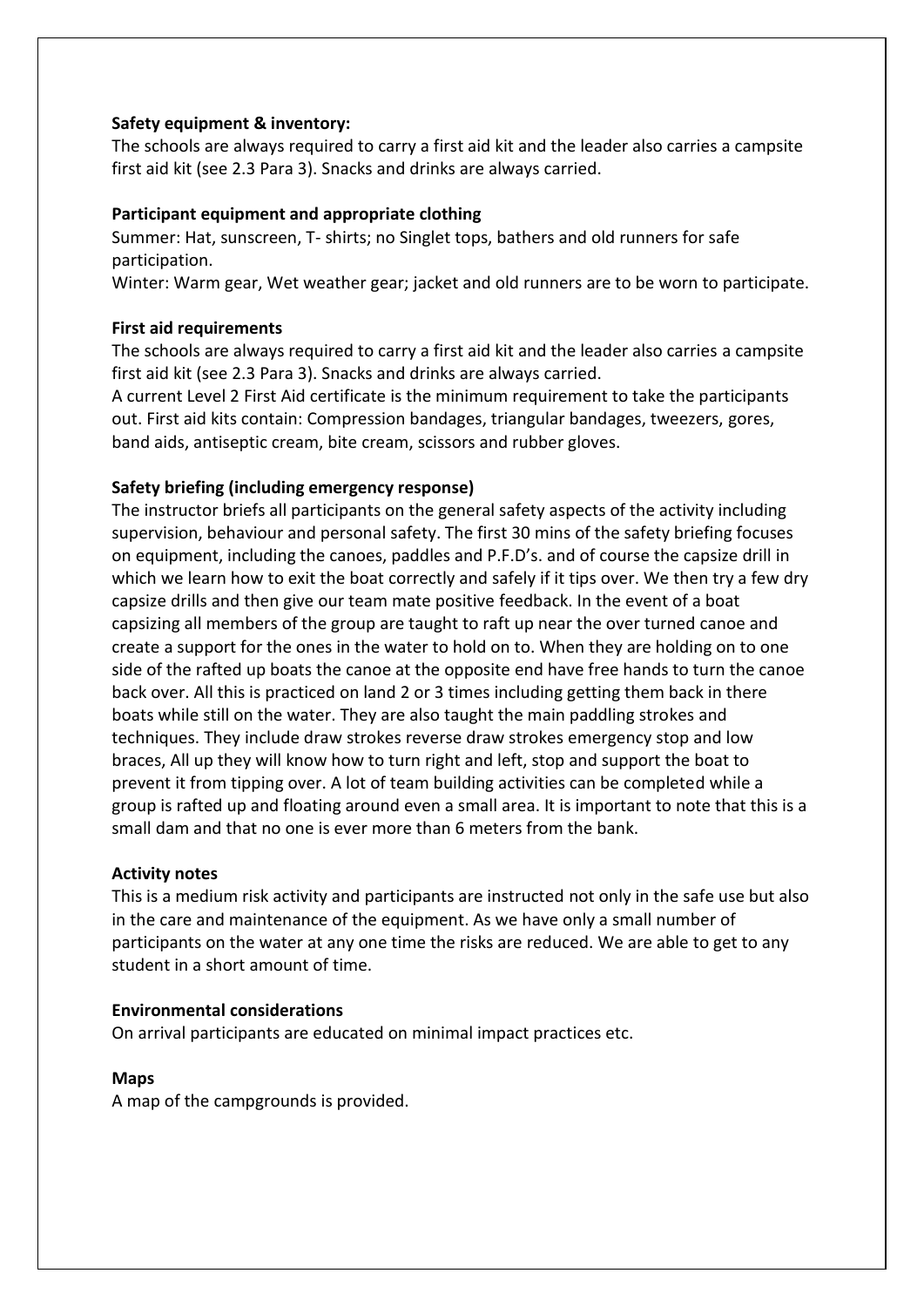## **TREASURE HUNT**

## **Location**

Start and finish at the building but the participants move around the whole campsite

## **Description**

This activity is only undertaken with camp staff. The participants are given a set of 10 clues (see attached example). They must follow the clues to collect 10 letters which will make up a word. They are given a clipboard paper and pen to record their letters. The letters are painted at various points around the campsite.

## **Age suitability**

This activity is for year 3 and older students and adult groups.

## **Ratio:**

1:10 is the required ratio.

## **Instructor experience:**

The instructor needs to have a general knowledge of the area and the location of the letters.

## **Assisting leader (from the group) experience:**

Assisting leaders/ staff members are required to have little to no experience, in the camp activities; though it is obvious that staff members/ parents have prior experience with the participants. They are also responsible for the general behaviour of the participants.

## **Participant experience:**

No previous experience is required by the participants.

# **Instructor responsibility:**

The instructor's responsibility is to make the participants aware of the apparent risks involved in order to acknowledge and prevent, therefore to provide the safest possible environment for the activity.

# **Assisting leader[s] (from the group) responsibility:**

Are responsible for the group behaviour, such things as following the rules as given to the participants. The assistant leaders are positioned around the campsite to supervise and assist the participants.

## **Participant responsibility:**

To follow the instructions of the leader.

## **Safety equipment & inventory:**

No equipment is needed. The participants can be observed at all times and first aid is available at the camp building.

## **Participant equipment and appropriate clothing**

The participants must have solid closed toe shoes and socks.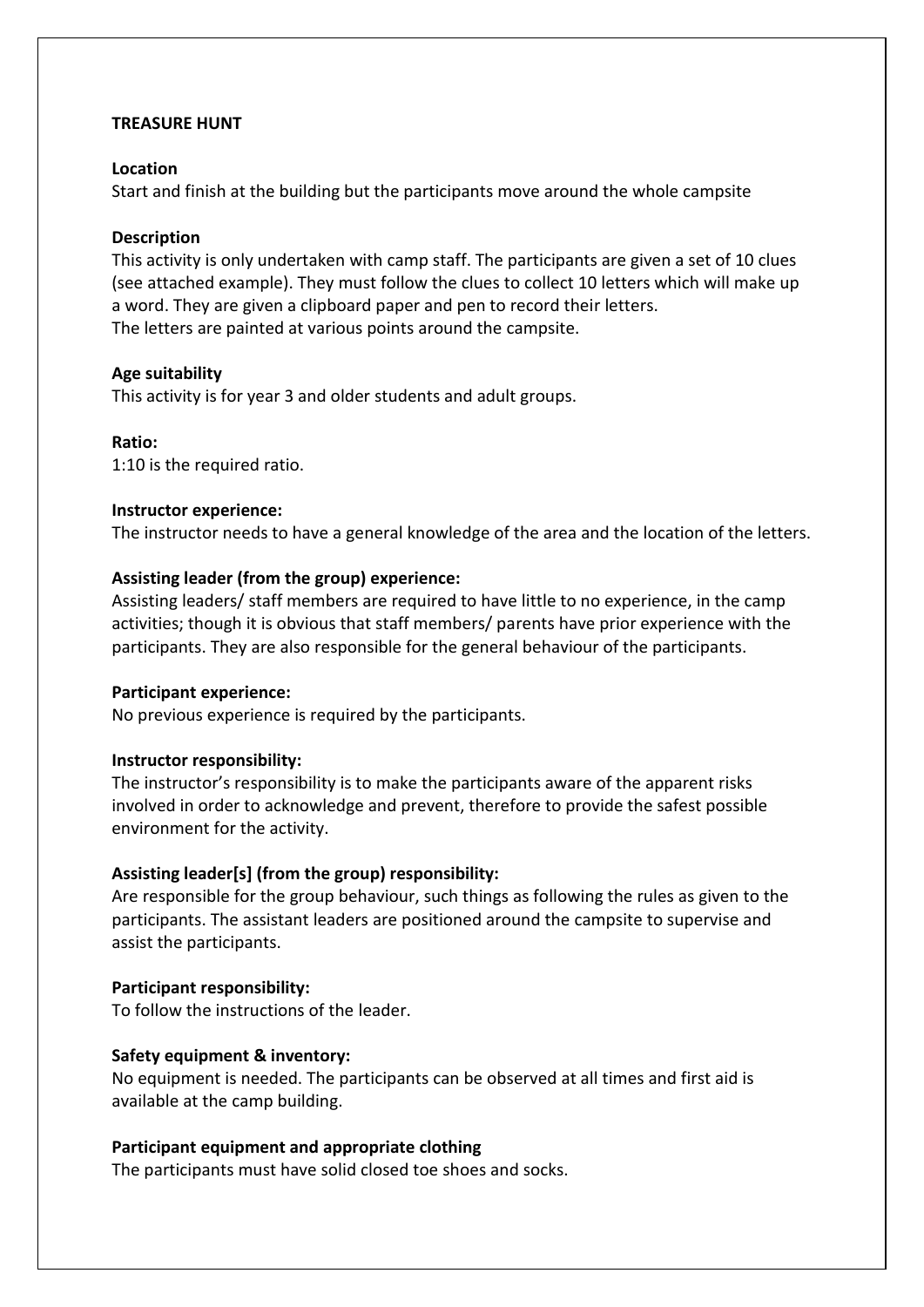In Summer they must have a hat and a T shirt, no singlet tops are permitted.

# **First Aid requirements**

First aid is available at the camp building at all times and is located not more than 250m from the participants at any time.

# **Safety briefing (including emergency response)**

The participants are briefed on the safety aspects of the activity.

They are instructed not to run and to stay in a group. As this is a decision making activity the group must work together to decide their next move.

They are instructed not to go through any fences that form the boundary of the campsite and to stay on the paths as much as possible.

Any possible hazards are pointed out to the students. This includes pointing out that the large gully is out of bounds.

# **Activity notes**

This is a low risk activity as the participants can be observed at all times from the building at all times. However there is always a risk of falling.

# **Environmental considerations**

The participants are instructed not to interfere with any plants and the native wildlife.

# **Maps**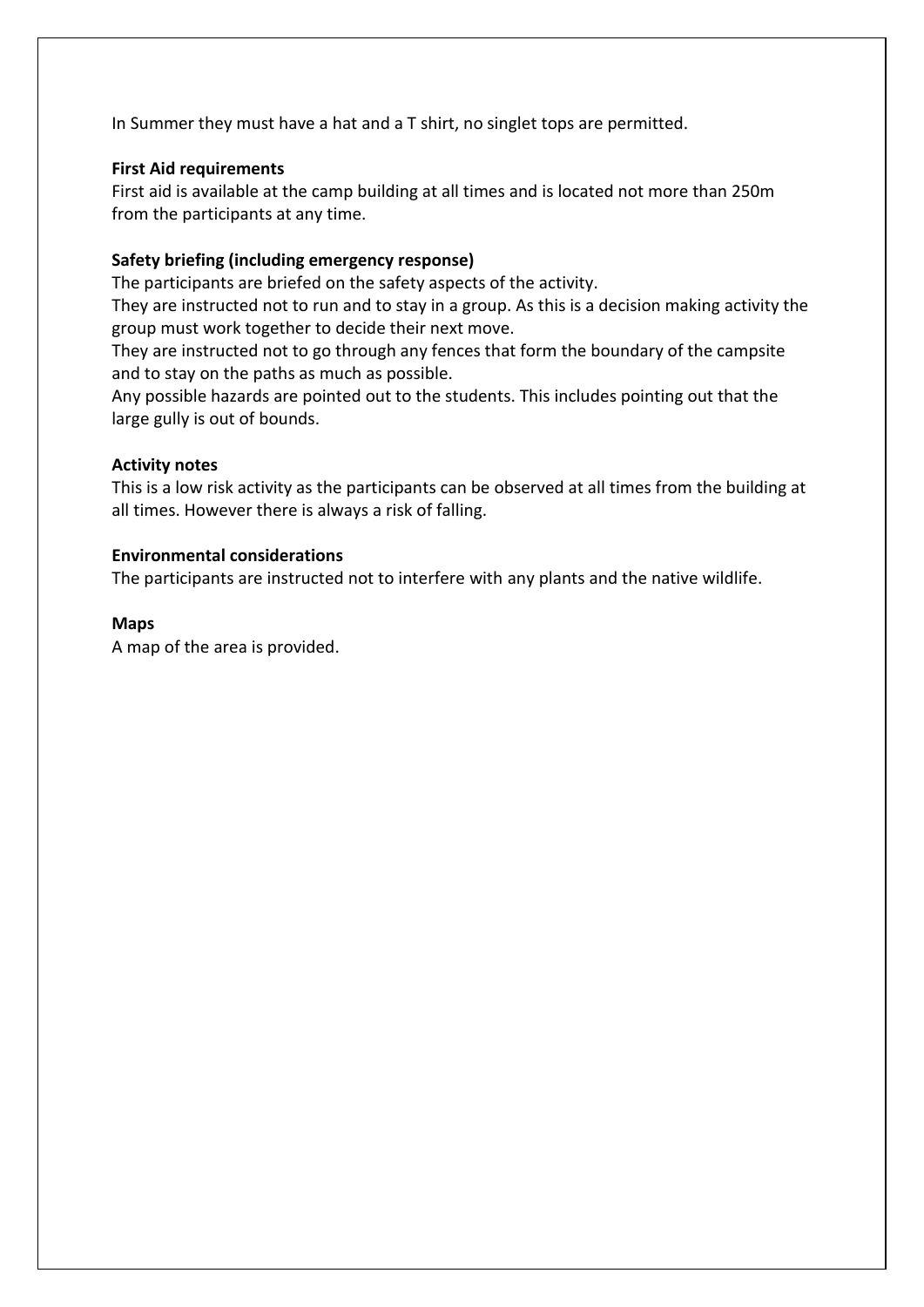# **PLAYGROUND**

## **Location**

Next to the BBQ area near the large tank.

## **Description**

The playground is made up of a slide, A – frame structure, a wooden structure with 3 ropes hanging down and a wooden and metal hanging bars. This activity is not undertaken with camp staff supervision.

#### **Age suitability**

This activity is suitable for all age groups.

**Ratio:**  1:20 is the required.

## **Instructor experience:**

There are no instructors involved.

## **Assisting leader (from the group) experience:**

Assisting leaders/ staff members are required to have little to no experience with this activity; though it is obvious that staff members/ parents have prior experience with the participants. They are also responsible for the general behaviour of the participants.

## **Participant experience:**

No previous experience is required by the participants.

## **Instructor responsibility:**

There are no instructors involved.

## **Assisting leader[s] (from the group) responsibility:**

Are responsible for the group behaviour, such things as safe behaviour on the equipment and the taking of turns.

## **Participant responsibility:**

To follow the instructions of the leader.

## **Safety equipment & inventory:**

There is no safety equipment required.

## **Participant equipment and appropriate clothing**

Closed toe shoes and socks. In summer hats are required at all times.

## **First Aid requirements**

First aid is available in the kitchen at all times and is located 20m away from the site.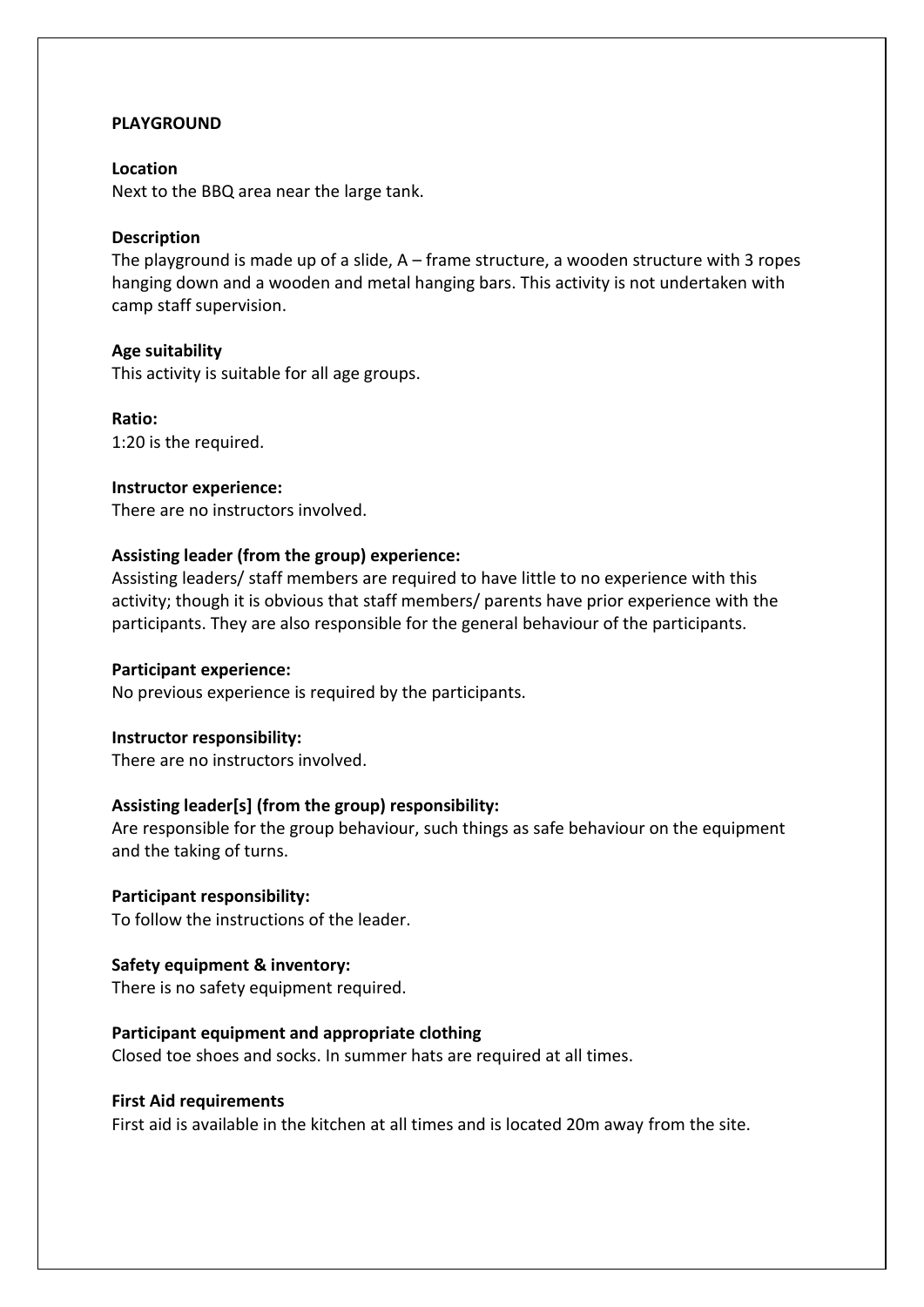## **Safety briefing (including emergency response)**

The instructor briefs all participants on the general safety aspects including supervision, behaviour and personal safety.

## **Activity notes**

This is a low risk activity. However there is always the possibility of students falling over or off the equipment. But as they are fully supervised by staff the risk is minimal

# **Environmental considerations**

The participants are instructed not to interfere with any of the plants or wildlife in the area.

## **Maps**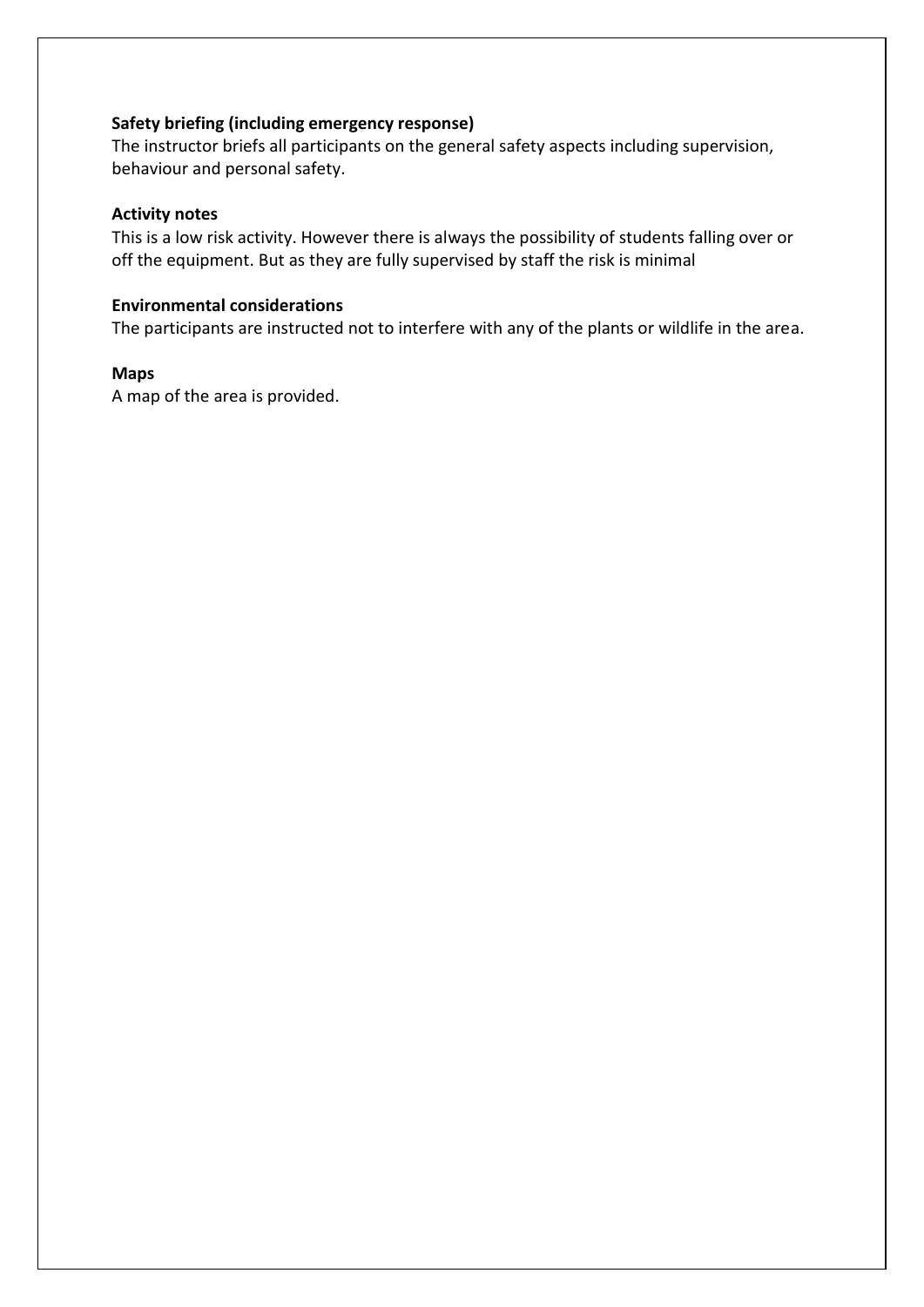## **BOULDERING WALL**

## **Location:**

Conducted onsite 50m north of the main building on the northern side of the beach volleyball court. The wall has been built to promote the atmosphere of being outdoors as distinct from a rock climbing centre, whilst still being close enough to the campsite to have regular group rotation around activities.

## **Age suitability:**

Suitable for 8 years and up.

## **Ratio:**

1:12. One leader to 12 participants.

## **Instructor experience:**

The minimum requirement is previous experience in leading outdoor adventure activities with school groups. Prior experience in bouldering walls and/or rock climbing is preferable however instructors without previous experience can be briefed on activity safety and supervision, including "spotting techniques" and a group leader can safely conduct this activity provided with these written activity notes.

# **Participant experience:**

N/A

# **Safety briefing (including emergency response)**

The instructor briefs all participants on the general safety aspects of the course including supervision, behaviour and personal safety. Also included is how to run the course correctly and safely.

SPOTTING: Is the primary safety system for the bouldering wall. It requires an individual to actively protect a participant, who may be off the ground only a few centimetres, often knee high. The main role of a spotter is to protect the head and upper body area of a participants should a fall occur. The term catching is often used in both the teaching and doing of spotting. But while spotters usually need to be in position to catch their member it is very difficult to literally catch a falling body, even from just a small height. Spotters and participants must understand that spotting means to support and protect the upper body and head in case of a fall (sometimes referred to as breaking the fall)

Teaching spotting is perhaps one of the most difficult tasks for any bouldering wall experience, not because of the complex motor skill requirements, but because potential spotters do not recognize their importance until they have to support a falling body. The most important aspect to teach is the correct body position that is one foot forward of the other in a balanced stance and the arms raised to protect the participant. This is demonstrated and practised by the group.

There are three levels of difficulty to bouldering wall

- 1: Using any colour hand or foot holds they like
- 2: Only use red colour holds
- 3: Only use the yellow holds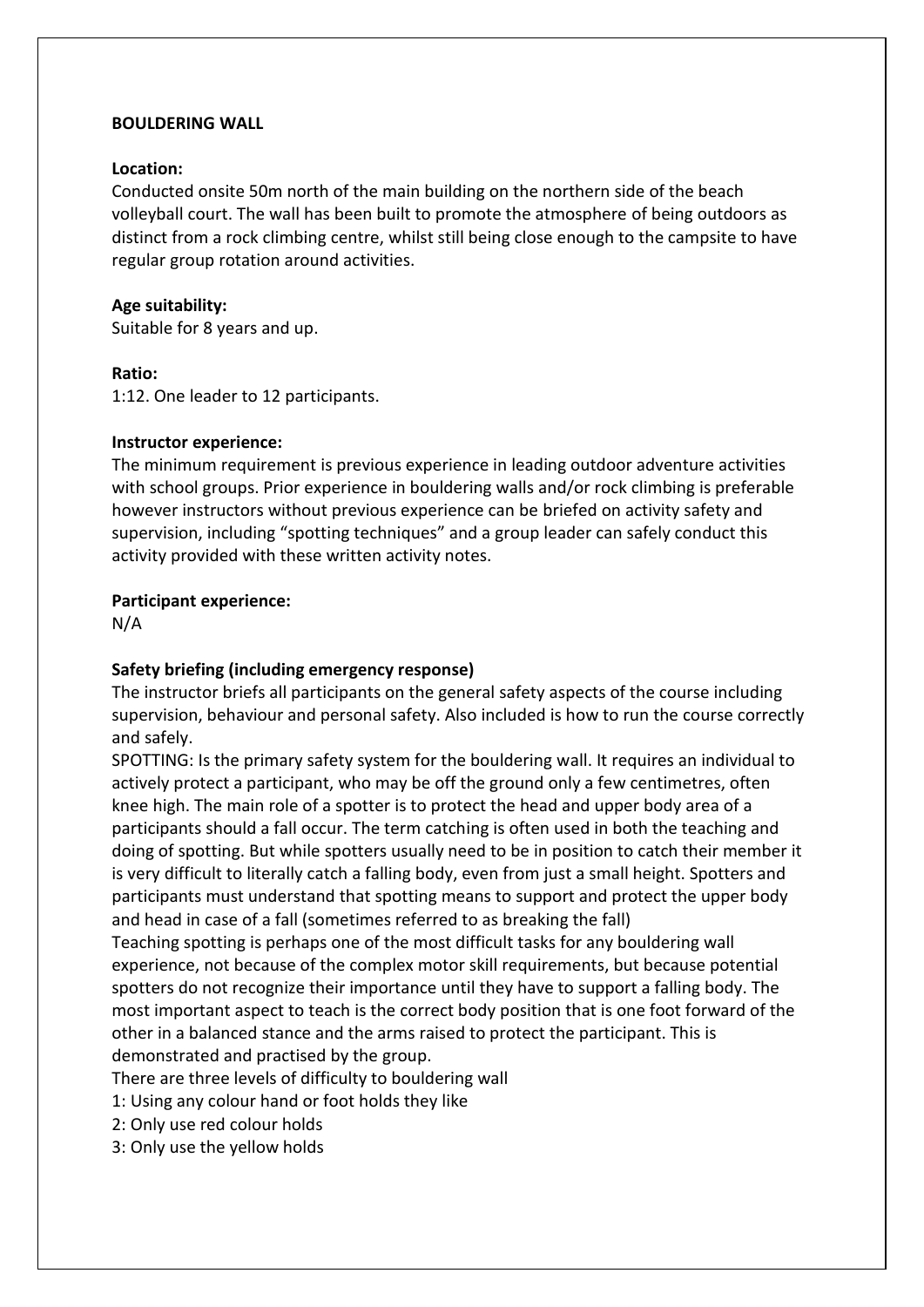Climbers are NOT permitted to climb to the top of the wall, only move horizontally using the lower holds for their feet and the higher holds for their hands

# **Instructor responsibility:**

Overall, the instructor is responsible for: -ensuring first aid needs are met -inspecting the equipment for damage and serviceability before & after the activity -inspecting the equipment and surrounds for hazards -adequately briefing participants and leaders on bouldering wall safety and correct 'spotting' techniques -briefing the assisting leader on their role and responsibilities -informing Camp Sunnystones staff of equipment or hazard problems -identifying participants with medical conditions which may arise during the activity -ensuring the safety of all participants involved in the activity.

# **Participant equipment and appropriate clothing:**

- -solid, enclosed footwear
- -long hair tied back
- -remove jewellery and objects from pockets

# **First aid requirements:**

The activity is situated in close proximity to the camp; however a first aid kit and trained first aider should be available for the activity.

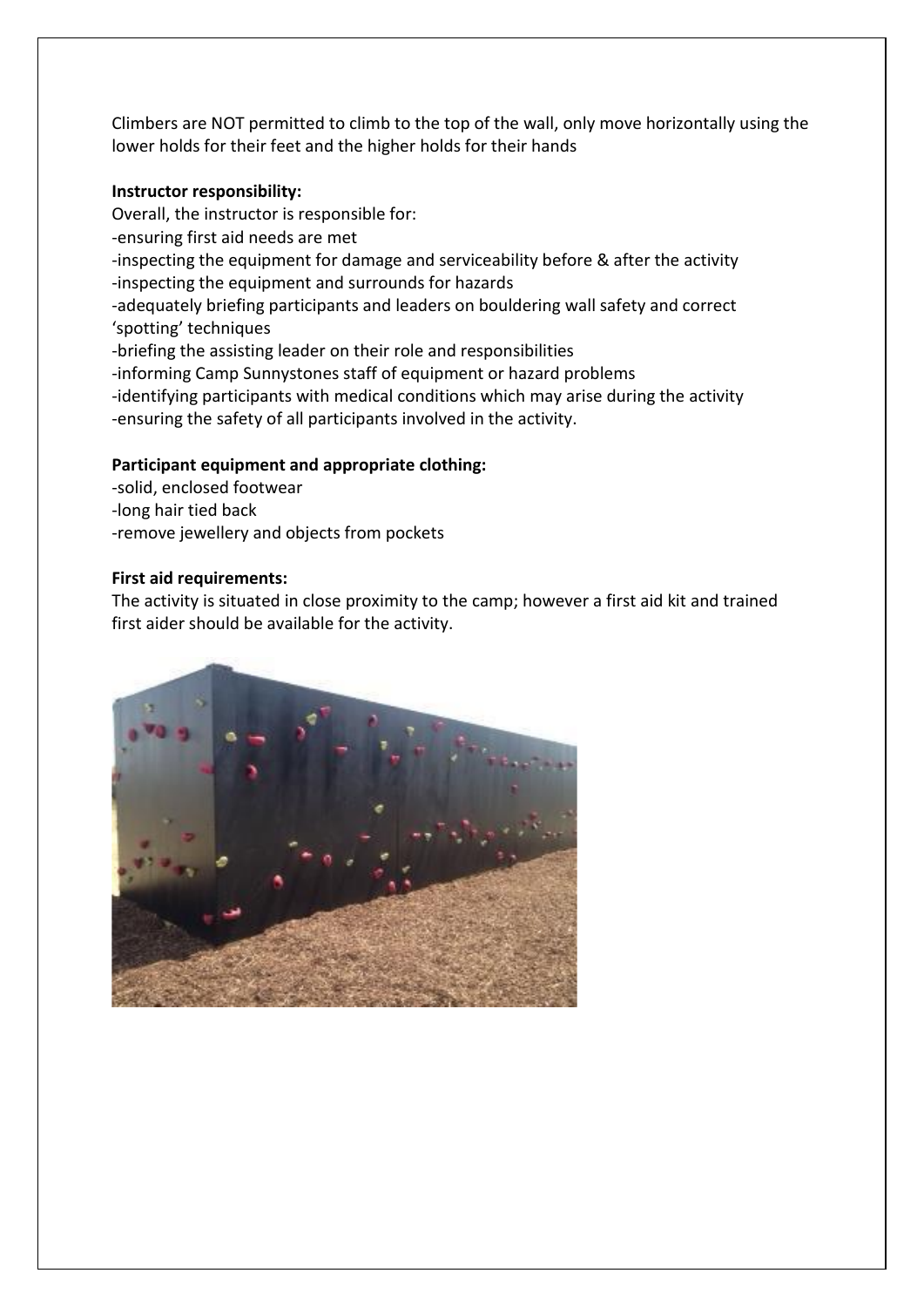# **RAFT BUILDING**

## **Location:**

Raft building is located at the bottom of the hill in the designated recreation lake and in the area immediately adjacent.

## **Description:**

This is a specialised activity only undertaken with camp staff. There is a selection of equipment to build rafts with - namely multiple red barrels, rope, and timber posts. The students are required to wear buoyancy vests. The activity is carried out in still water and is of very basic nature. Instruction is given for basic raft design including knot tying and weight distribution.

## **Age Suitability:**

Grade 2 is a minimum.

# **Ratio:**

Schools are required to provide supervision of 1:8, including one Austswim or higher qualified supervisor.

## **Instructor experience:**

The camp leader taking this activity will always have had previous experience with the activity. All instructors have their (BSI) Basic skills instructor award and proficiency. All instructors will have lifesaving qualifications.

# **Assisting leader (from the group) experience:**

Assisting leaders/ staff members are required to have little to no experience, in the camp activities; though it is obvious that staff members/ parents have prior experience with the children. Assistant leaders are divided up amongst the participants to help facilitate the leader's instructions. It is helpful if the assistant leader is a competent swimmer.

## **Participant experience:**

No previous experience is required by the participants. But we like to ascertain the swimming capabilities of the participants.

## **Instructor responsibility:**

The instructor's responsibility is to make the participants aware of the apparent risks involved in order to acknowledge and prevent, there for to provide the safest possible environment for the activity.

## **Participant responsibility:**

The responsibility of the participants is to follow the instructions of the group Leader.

# **Assisting leader's responsibility:**

Assistant leaders are responsible for group behaviour, things like getting to and from the activity and facilitating instructions given by the group leader.